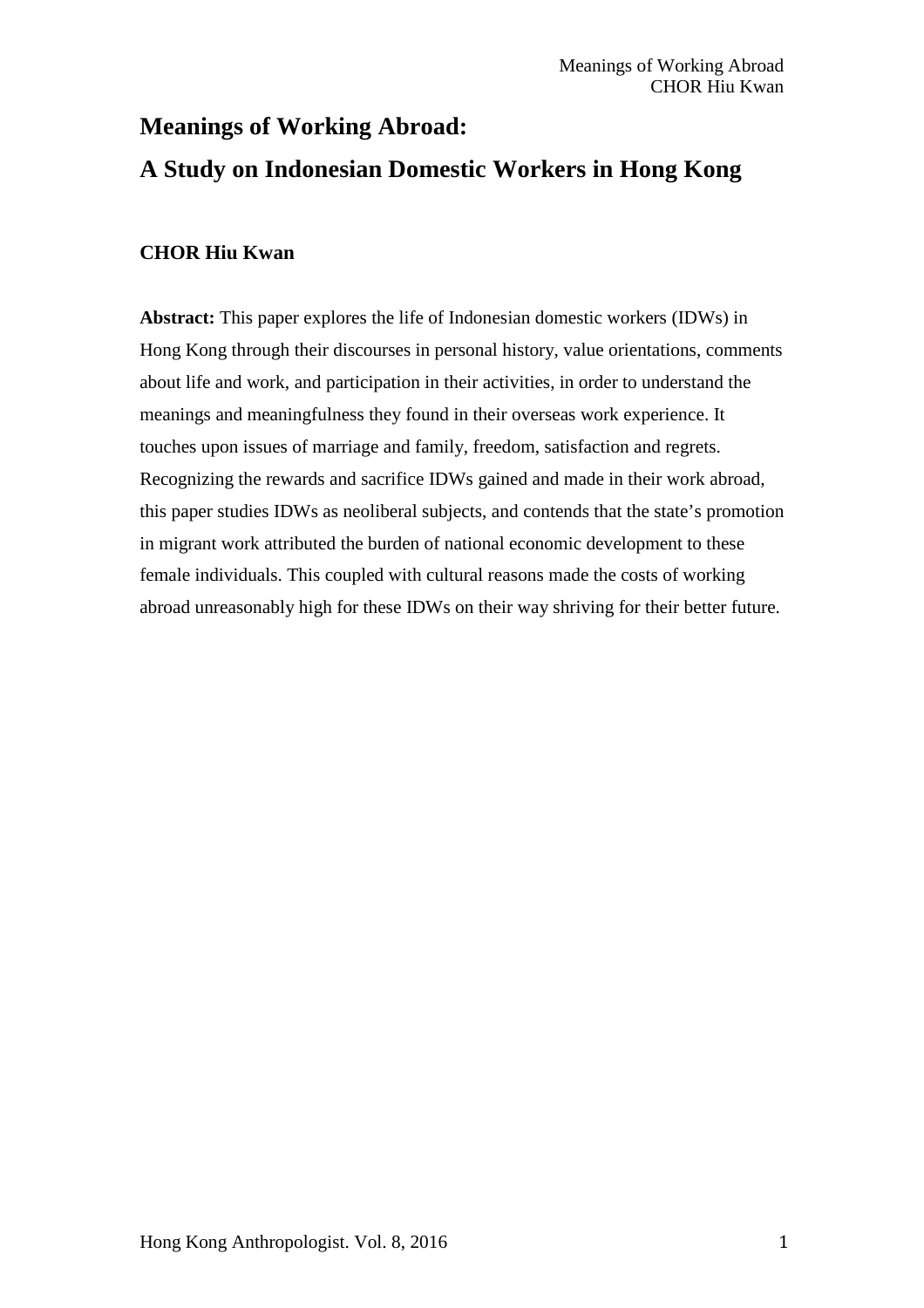# **Introduction**

This paper attempts to investigate in the "meanings of working abroad" of Indonesian domestic workers (IDWs) in Hong Kong. The analysis would draw mainly on the informants' discourse, with reference to the cultural and socio-political context of Indonesia to enrich the study.

According to data in 2014, there were some 331,000 foreign domestic workers in Hong Kong, in which around 150,000 were Indonesian women (Immigration Department 2015). These Indonesian domestic workers are not considered as "Hong Kong people" though many of them have stayed in Hong Kong for years. Only are we most aware of their presence when we encounter them in markets, school entrances when the kids are off, or on Sundays when they gather in groups and sit in the parks or along the side of flyovers. However, many of our knowledge about them come from mysty impression or occasional news report on abuse cases, rather than real life interactions.

There has been an increasing trend of Indonesian workers in Hong Kong. Comparing the figure of 2009 and 2014, number of Indonesian workers has increased by 24%. The Indonesian population in Hong Kong has a very different cultural background than their Filipino counterparts. Large population highlights the need for more academic study on the group. Moreover, although there have been academic works about foreign domestic workers in Hong Kong, for instance, Nicole Constable's Maid to Order (1997) and Born Out of Place (2014), many of these works study both Filipino workers and the Indonesian ones. Therefore, this paper would like to focus on Indonesian domestic workers as the subject of investigation, in order to highlight the significance of Indonesian culture on their livelihood.

| Year | <b>Number of Indonesian Domestic Workers</b> |  |  |  |  |
|------|----------------------------------------------|--|--|--|--|
|      | (to the nearest thousands)                   |  |  |  |  |
| 2009 | 120,000                                      |  |  |  |  |
| 2010 | 134,000                                      |  |  |  |  |
| 2011 | 147,000                                      |  |  |  |  |
| 2012 | 150,000                                      |  |  |  |  |
| 2013 | 148,000                                      |  |  |  |  |
| 2014 | 149,000                                      |  |  |  |  |

**Table 1: Population Trends of Indonesian Domestic Workers in Hong Kong**

(Source: Hong Kong Immigration Departments Annual Reports)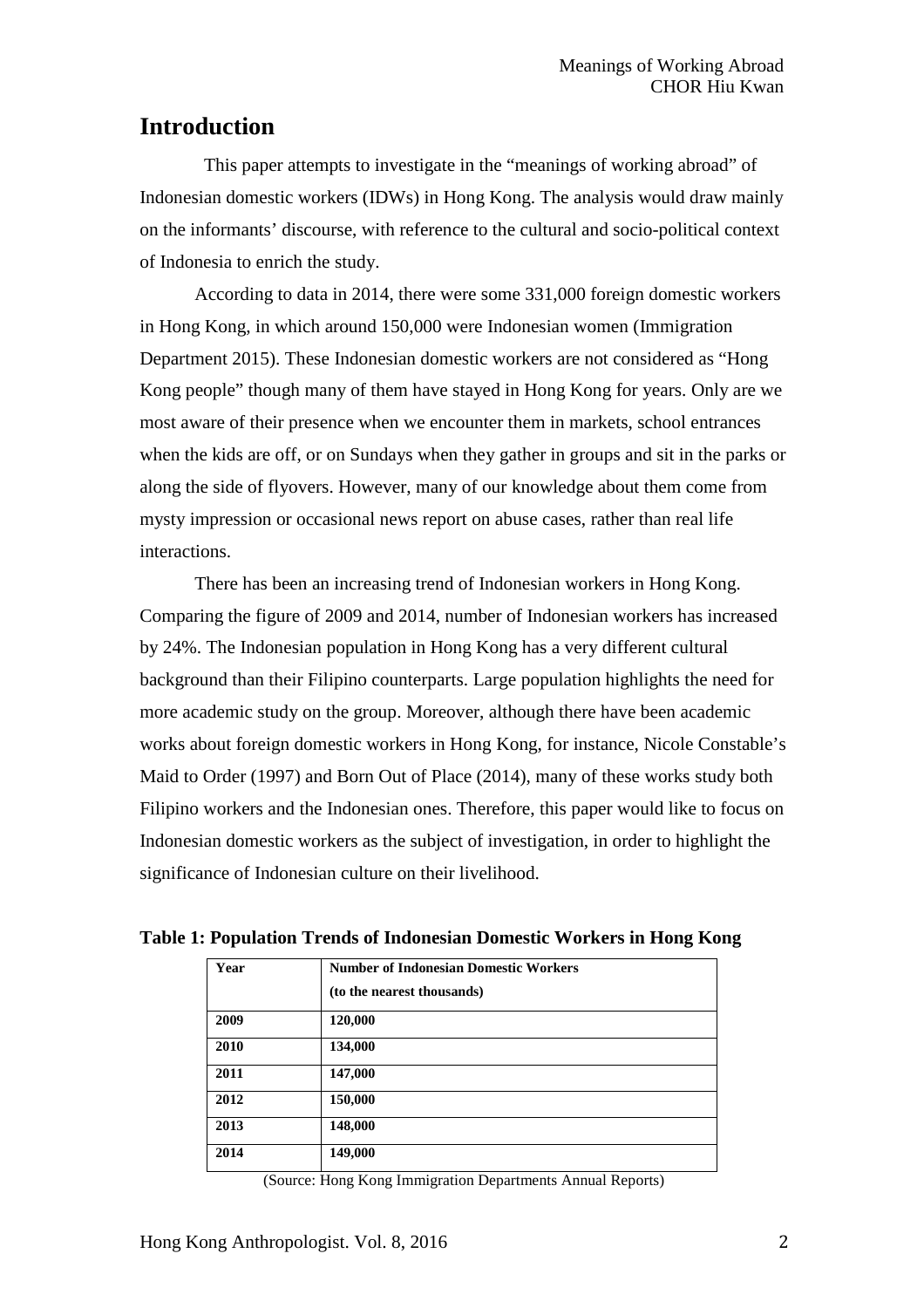# **"Meaning"**

In the academic realm, researches involving meanings of work explore "meanings" from two main perspectives. Meanings can be constructed individually, pointing to the psychological study on individual's perception; and socially, from norms and social perception (Rosso 2010:94).

In typical studies on the meanings of work, "meaning" can be an ambiguous term signifying both "meaning" and "meaningfulness". By "meaning", some studies on the meanings of work focus on the role of one's work plays in one's life (e.g. work as a paycheck, a higher calling, etc.) and "how employees make or find positive meaning in their work, even...in work that is typically considered undesirable"(Rosso 2010:94). On the other hand, "meaning" implies "meaningfulness", which refers to the "amount of significance something holds for an individual" (Pratt & Ashforth 2003). In this paper, the whole overseas experience, both their workdays and their off days, would be considered in the field of investigation. It would be revealed in the following sections that some IDWs regard their off days more significant to them than the workdays.

This paper would integrate the above two angles in the study of meanings. The dimensions would become (1) evaluating the significance of their work to them; and (2) finding the source of meaningfulness during their stay in Hong Kong.

Apart from these, this paper seeks to explore how traditional Indonesian and Javanese values and the varying degree of influence from alien cultures they are exposed to, reproduce new "meanings" in the life of IDWs. One's value system may change over time, so may the meanings one derives from work. These changes, or the value orientation that persisted, are what this paper intend to capture and analyze. It is hoped that these meanings will not only come from direct verbal statement of the IDWs, but also interpreted in the narratives of the IDWs and participant observation.

# **Scope, Methodology and Field Site**

During my fieldwork, I talked to 13 informants about their life stories and background. Stories of some of the informants would be retold in this paper. Participant observation in their holiday activities and personal interviews are the two main methods I adopted in this study.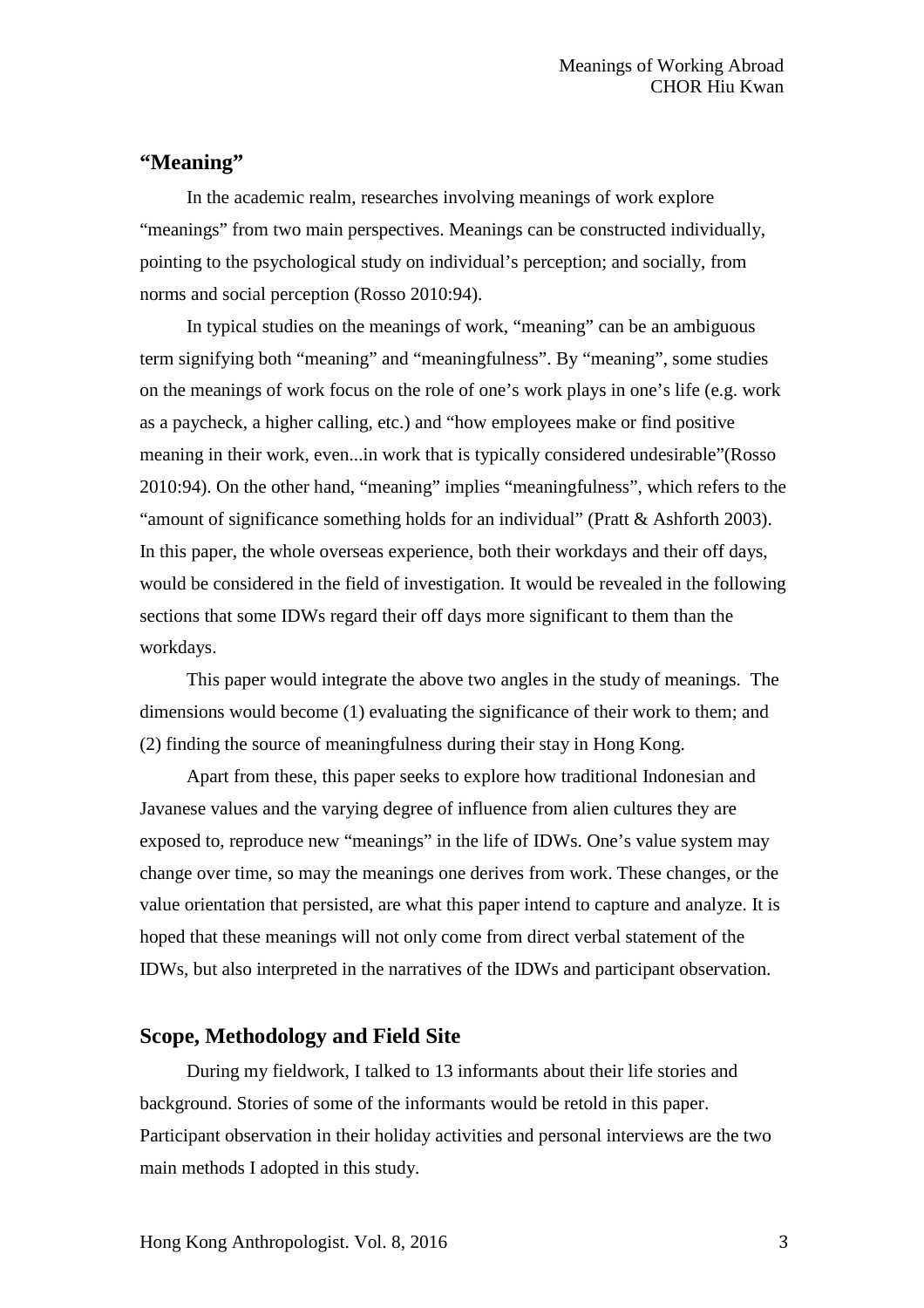| Name        |     | Place of | <b>Years Working</b> | Relationship  | Number of      |
|-------------|-----|----------|----------------------|---------------|----------------|
| (pseudonym) | Age | Origin   | Abroad               | <b>Status</b> | Children       |
|             |     |          | 10 years in HK       | Married       | 1 daughter     |
|             |     | Central  | altogether (2002-    | (going to     | (8 years       |
| Rose        | 35  | Java     | 2006, 2010-now)      | divorce)      | old)           |
|             |     |          | 4 years in           |               |                |
|             |     |          | Singapore,           |               |                |
|             |     | East     | then 7-8 years in    |               | $1$ son $(14)$ |
| Winnie      | 35  | Java     | <b>HK</b>            | Divorced      | years old)     |
|             |     | West     | 17-18 years in       |               |                |
| Kate        | 35  | Java     | HK                   | Married       | None           |
|             |     |          | 2 years in           |               |                |
|             |     |          | Singapore, then 3    | Divorced and  | 1 daughter     |
|             |     | East     | years in Hong        | in a          | $(6$ years     |
| Angela      | 31  | Java     | Kong                 | relationship  | old)           |
|             |     |          | 2 years in           |               |                |
|             |     | Central  | Malaysia, then 5     |               |                |
| Matilda     | 30  | Java     | years in HK          | Single        | N/A            |
|             |     |          | 3 years in           |               |                |
|             |     | Central  | Singapore, then 5    |               |                |
| Sally       | 30  | Java     | years in HK          | Single        | N/A            |
|             |     |          | 2 years in           |               |                |
|             |     | Central  | Singapore, then      |               |                |
| Isabel      | 22  | Java     | 2.5 years in HK      | Married       | None           |
|             |     |          | 2 years in           |               |                |
|             |     | Central  | Taiwan, then 8       |               |                |
| Agnes       | 38  | Java     | years in HK          | Married       | None           |

# **Table 2: Informant's Fact Sheet**

My informants are mostly interviewed in Victoria Park. Yet I also met some of them in places like Ammar Mosque and Osman Ramju Sadick Islamic Centre in Wan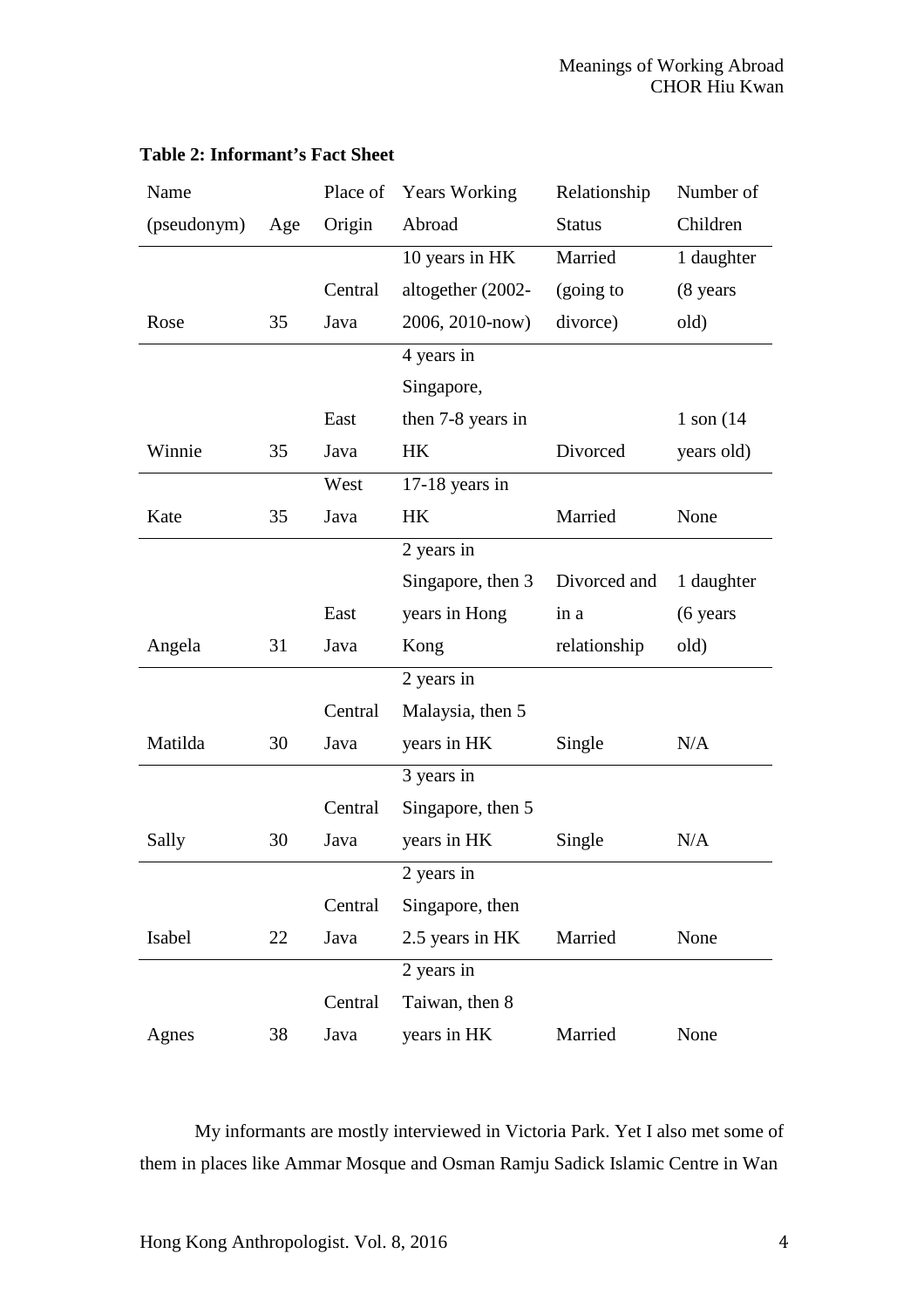Chai. I have chosen Victoria Park as my main field site since it has been a wellknown hub for Indonesian workers to gather at weekends. It is comparatively more spacious for interview and observation compared to the Wan Chai Islamic centre, or Mongkok where IDWs like to hang out. A wide range of activities happened there, such as playing sports, food sharing and chatting in groups, gathering for religious purpose, doing make-up and dressing up in Indonesian costumes, and celebrating even traditional Indonesian festival (e.g. Jaranan). The large population and variety of activities give me higher chances to meet workers with different interests and backgrounds.

# **Indonesian Domestic Workers' Meanings in Work**

This part is consisted of life stories of IDWs and its analysis. It is consisted of five sections. First, I would present the life stories of several IDWs concerning the motives they come to Hong Kong. It is followed by an examination of changes and continuities in the marital status and perception of IDWs during their stay in Hong Kong, as these changes constitute an important part of the IDWs' womanhood and selfhood. The third part would examine the degree of freedom they experienced during their work, since freedom gives room for the production of meanings. Fourth, I attempt to use the concept of neoliberal subjectivity in analyzing IDW's work abroad. Finally, the satisfaction and regrets for the IDWs' journey abroad would be discussed.

# **Motives of Coming: Compulsion or Choice?**

In the conversation with my IDW informants, many women were compelled by the situation in Indonesia to work overseas. They will not be able to meet their ends if none of the family members work overseas. However, several informants expressed that they came to Hong Kong hoping for a better future, though their family were able to self-sustain by farming or working in Indonesia. Their decision to come was apparently fostered by a less pressing situation, which allowed them more autonomy to choose to work abroad or not.

#### *Winnie*

I met Winnie at Victoria Park in a Sunday afternoon. She was attentively watching an Indonesian ritual performance called Jaranan when I approached her.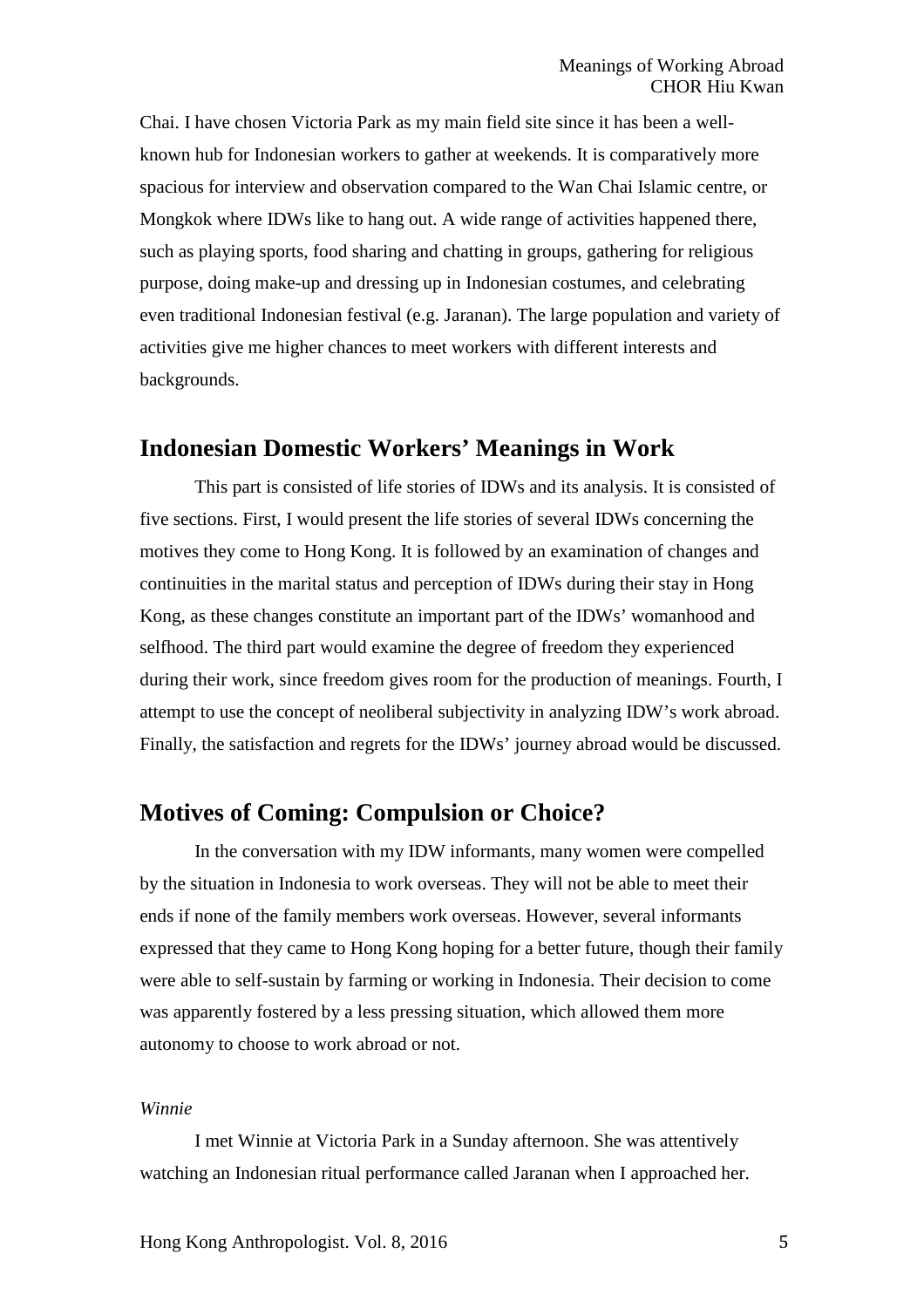Winnie's case falls into those who were compelled by financial situation to work abroad. She is 35 years old and has stayed in Hong Kong since 2009. Coming from East Java, she worked in a boutique for a year after her graduation in 1999. After that, she got married, quitted her job and gave birth to her son. But in 2005 she divorced her husband. Since then, not only did she need to provide for her son and her parents, her husband also left heavy debt for her to pay off. When they were still married, Winnie's father once agreed to let her husband borrow money under his name. After he divorced with Winnie, he refused to pay the debt and went away with another woman. Winnie was left to pay the money and provide for the family at the same time.

Now that she has paid off her ex-husband's debt, I asked how she would spend her wages earned in Hong Kong. She replied that much was spent on building a new house, raising her 14-year-old son, and buying him a motorcycle. Since her house did not even have a washing machine, she would probably buy one as well.

#### *Rose*

On a Saturday afternoon when Victoria Park was apparently less filled with Indonesian workers, I found Rose sitting on a bench looking at her mobile phone.

Timid and unconfident at first, Rose unfolded the story of her expeditions bit by bit. It turned out at the age of 35, she has already come to Hong Kong twice. Her family in Banyumas, Central Java was not in dire financial need the first time she decided to come, probably because her mother worked in Saudi Arabia as a domestic worker since Rose was young. Thus, family finance was not the main reason the first time she came, but a failed relationship, since her ex-boyfriend in high school married another woman. Depressed by this, she came to Hong Kong right after her high school graduation, largely to escape from the trauma of the relationship. She chose Hong Kong as her destination following her mother's advice that it would be safer as her cousin was already working there. Hong Kong's glamour is another thing that attracted her. She recalled the day when she saw the city of Hong Kong on television, she said to herself, "*how come this place is so beautiful!*" This is how she decided to come to Hong Kong the first time for her first job.

She came the second time for financial need. By then she has already got married and gave birth to her daughter. Rose told me that it is a norm for married women to bear children. A married couple that failed to do so had to tolerate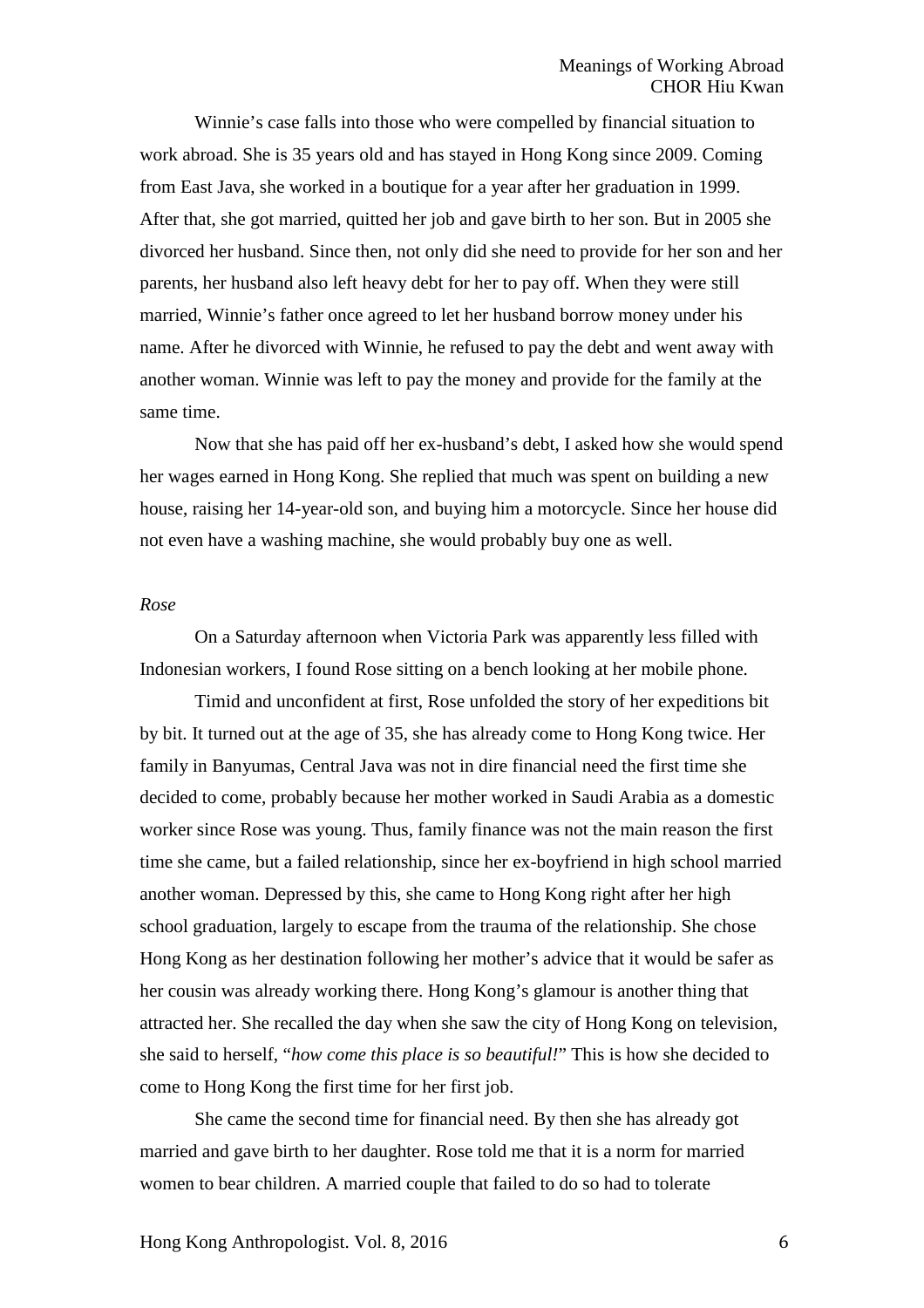criticisms from neighbors and the community. Her husband did not have a job when they got married. After her daughter was born, she was not satisfied with her husband's job because of the unsteady income. Since she could make more money through working overseas, she left for Hong Kong again. She became the financial pillar of her family, whereas her husband made little contribution.

However, last July when she went back to Indonesia for holiday, she confirmed that her husband had not been living with her family.

She had no idea what her husband was up to, adding that she chose not to inquire about his life. But the thing that drove her mad was the money. Before she learnt about the situation, she kept sending money back to him, assuming that he was taking care of her daughter. Out of the \$3000-4000 (which was the wage range throughout the 2000s) wage she got, \$3000 was sent to her husband. Yet when she went home, the entire surplus after paying for her daughter's expenses was gone, all perceivably squandered by her husband who no longer lived with her daughter. She was so disappointed that she now only sent \$1000 to her father for her daughter and her sister's daughter, saving up the rest.

I noticed her puzzled and stone-faced expression while she was saying this, and asked her how long she expected to stay in Hong Kong. "*Three to four years more,*" she said, as she wished to save enough money for her daughter's tuition that she could go back to Indonesia, and probably start a business of her own to sell some food, which is the best picture she could imagine now.

#### *Sally and Matilda*

Sally and Matilda met each other in the training centre in Indonesia. Both of them were 30 years old when I met them and came from Central Java, though different towns. After high school graduation, Matilda helped with farm work at home, while Sally worked in a garment factory in Jakarta. They both had worked in places apart from Hong Kong. Matilda worked in Malaysia for 2 years and Sally worked in Singapore for around 3 years, before they came to Hong Kong and worked for another 5 years.

Different from the reasons to earn money for family, they stated clearly that they came here for themselves, rather than their families. Matilda added that if she stayed in Indonesia, she would have to help with her brother's study, and probably to get married, which was what she did not have to do now in Hong Kong. She said it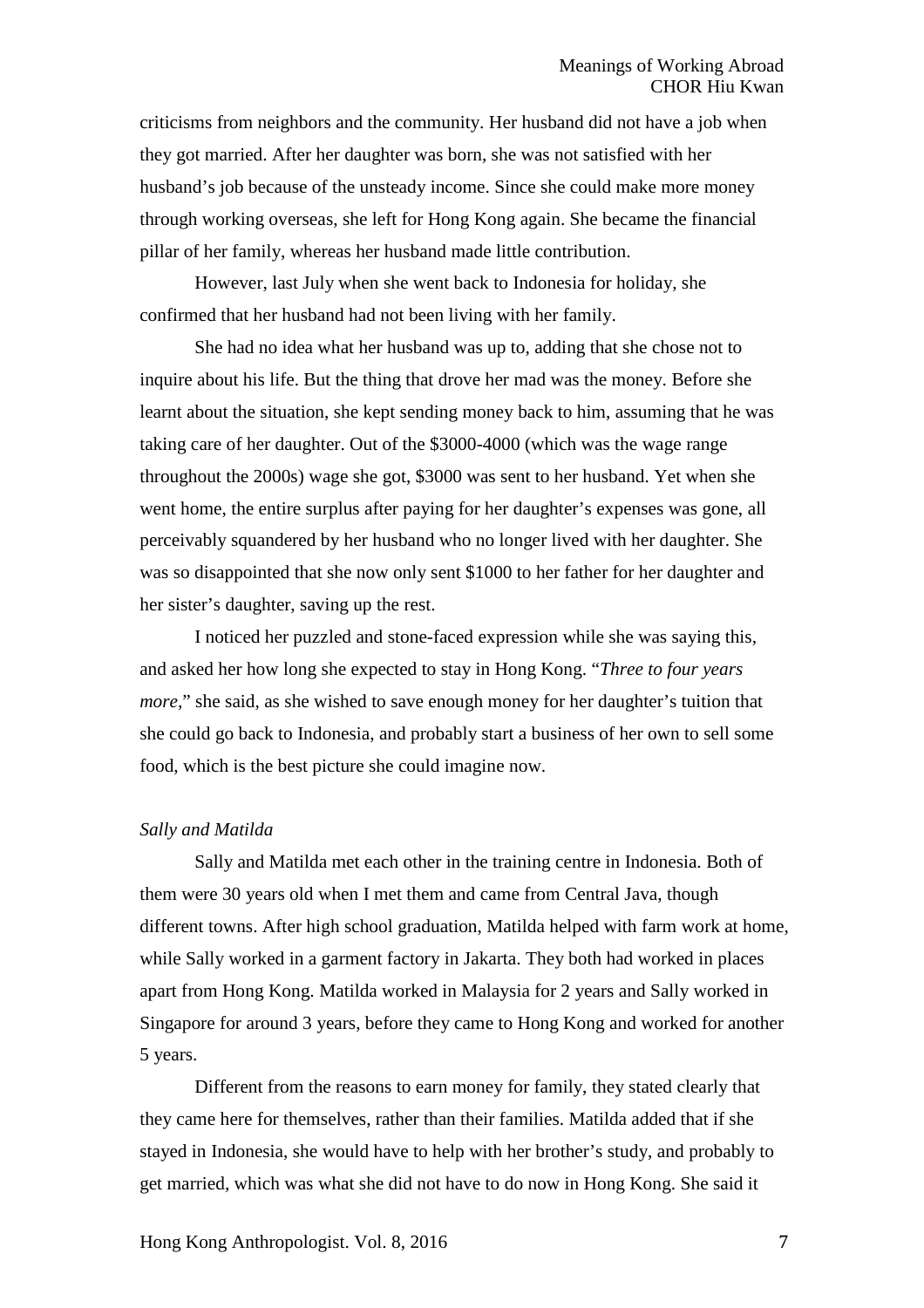was hard finding jobs in Indonesia. Thus she needed to save money for herself so that she can still sustain her living when she got old.

#### *Kate*

The first time I saw Kate, she was a guest speaker in a book sharing session about Indonesian workers. Her routine "job" on Sunday was a volleyball referee. She was 34 years old and came from East Java.

When she came to Hong Kong in 1998, she had not reached the legal working age of 20. "I had not even reached 17 years old". But the domestic workers training centre in Indonesia counterfeited an ID card for her. "I think they are still doing the same thing now," said Kate.

One reason that triggered Kate to come was her marriage arrangment by her grandma and grandpa. Her parents have divorced. When Kate turned 16, her grandparents arranged a marriage for her with a man whose family had connections with Kate's grandparents. Kate, not knowing the man and detested being arranged a marriage at her young age, decided to resolve this through working abroad.

Also, the decision to go overseas was an investment for her future. She described the life of her family in Indonesia as "poor", but able to self-sustain. When she was young, she dreamed of many possibilities for her future, and felt an urge to pursue self-realization. For the dream of a better future, Kate decided she would work abroad.

Thus, Kate's choice of working abroad was perceived as an opportunity to flee from the traditional marriage obligation, a chance to earn money and hence change her future, and a precious chance for a teenager to explore the world.

To summarize, it is found that family need and self-realizaiton are the motives of working aborad. Yet it is also obvious that those who described a more pressing situation are often married women who need to support their children. In some cases, escape from traditional obligations may also be a push factor for working abroad.

Kate, Sally, Matilda and the first setting out for Rose reflected the thoughts of single Indonesian women before they come to Hong Kong. Although all of them consider financial incentives important, their discourses entail personal reasons; they are attracted by the fantasy of working overseas. Whereas, Winnie and Rose (second embarkation) who needed to raise her child found herself in a more pressing financial situation.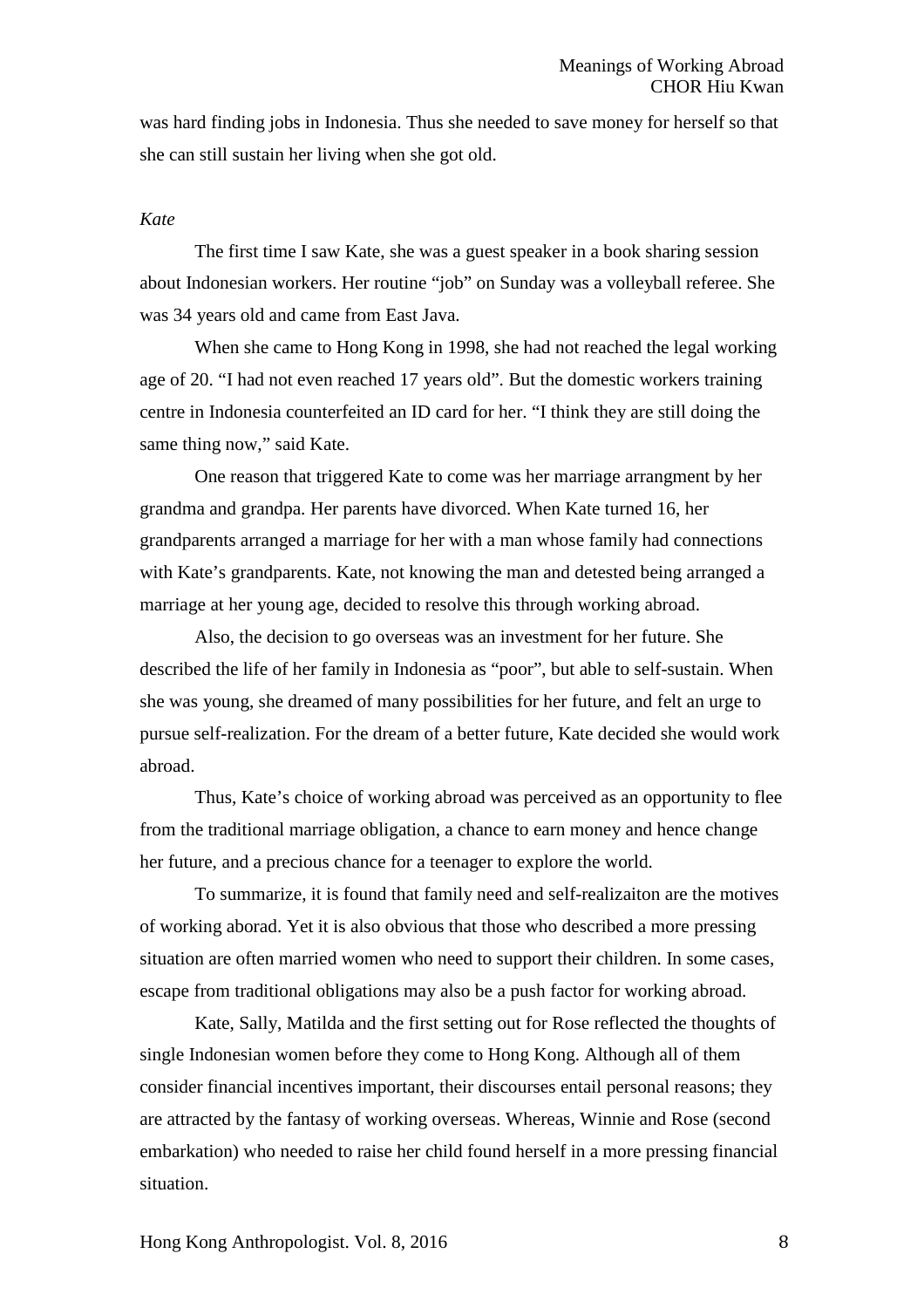IDWs that came because of the wish to explore the world outside Indonesia grounded more of their meanings of work in the new experiences they encountered abroad. Compared with those who feel more compelled to come, their work experience becomes more important to them. Although they contribute to their family with their wages, their role in their family becomes less significant than the individual fulfillment of wishes, or the more significant goal they can attain through the earning of money.

Nonetheless, it should be noted that the line between "compelled to come" and "active choice" is never clear-cut. A person is affected by the environment whenever they make a choice. The categorization above is based on the situation the IDWs illustrated in their discourses, in which IDWs tended to express their reasons for coming as an option they actively chose.

In the latter section of this paper, we would explore more on the choice they made and its meanings. Yet, here it is also worthy of notice that though some IDWs went abroad for personal pursuit, they were still stuck in the dichotomies of "work abroad or stay poor" or "work abroad or get married". It shows how socio-cultural factors such as marriage norms and traditional economic activities play a role in individuals' decision-making concerning their own and their family's future.

Since almost all my informants relate their coming to their family in Indonesia, the traditional roles in their family and marriage affect greatly how they evaluate their life in Hong Kong. Also, the following parts would seek to assess how these roles influence their selfhood, and how life in Hong Kong induces changes.

# **Changes and Continuities: Relationship and Perception**

Family and marriage are regarded as important parts of women's self-identity, hence the meanings they found in life. Marriage is a key for Indonesian women, as marriage symbolized one's entry into adulthood (Geertz 1961:55). Women are typically responsible of managing the household in Indonesia. Their migrant work shifts the role of women.

Since many IDWs included working for family in their reasons for coming, through analyzing the changes in their family and marriage conditions during their overseas work, changes in the meanings in their work can be observed. This section would depict and analyze IDWs' experience on the changes in their marriage and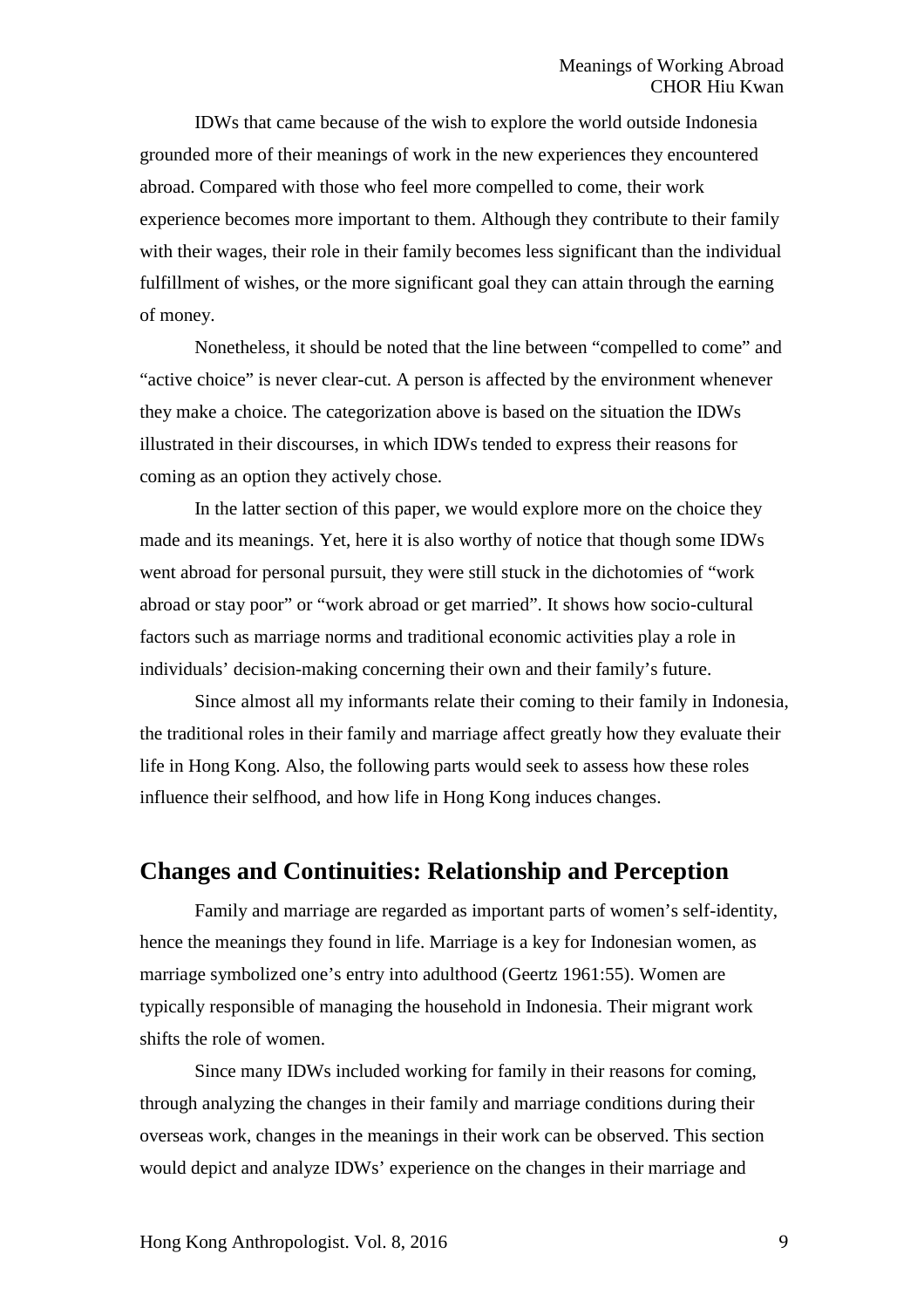family situation during their stay, and how their relevant value orientations are challenged or maintained accordingly.

# **Divorce**

#### *Rose*

Rose was married but was planning a divorce. She did not know her husband was not living with her daughter until she went back to Indonesia for holiday last July. She said, "My father told me about this but I didn't believe. I trusted my husband."

But this trust did not come from deep understanding and mutual affection. In fact, in Rose's description of her husband, she repeatedly used the phrase "*I don't know him*" to illustrate her understanding on him. Their marriage seemed to be an abrupt decision - they met for the first time when Rose went back to Indonesia. She accounted for their acquaintance this way:

*"I met him at the airport of Indonesia. I came across him when I was trying to find the right bus. Since I have not been in Indonesia for so long I did not know the way. He taught me how to go home and accompanied me. On the way he asked me if I would marry him. I said yes. I didn't know why he wanted to marry me. I didn't know him after all! He brought me to his father's home and they all approved our marriage. Then we got married."*

I was so shocked by her account that I asked her a few times to confirm the details, afraid of misunderstanding the story. The underlying fact was far from simply a tale of love-at-first-sight:

*"My younger sister was married and had a child. Because of this my father questioned why I was still not married. One day he fell ill and I asked how he got sick. He answered, 'Because I wanted you to get married.' I wanted my father to be happy so I decided to marry someone."*

Then I ask her if her father had not desperately asked her to get married, would she want to do so? Rose thought for a few seconds and said, "No! My boyfriend got married [with another woman] so I no longer wanted to get married. I don't trust men anymore."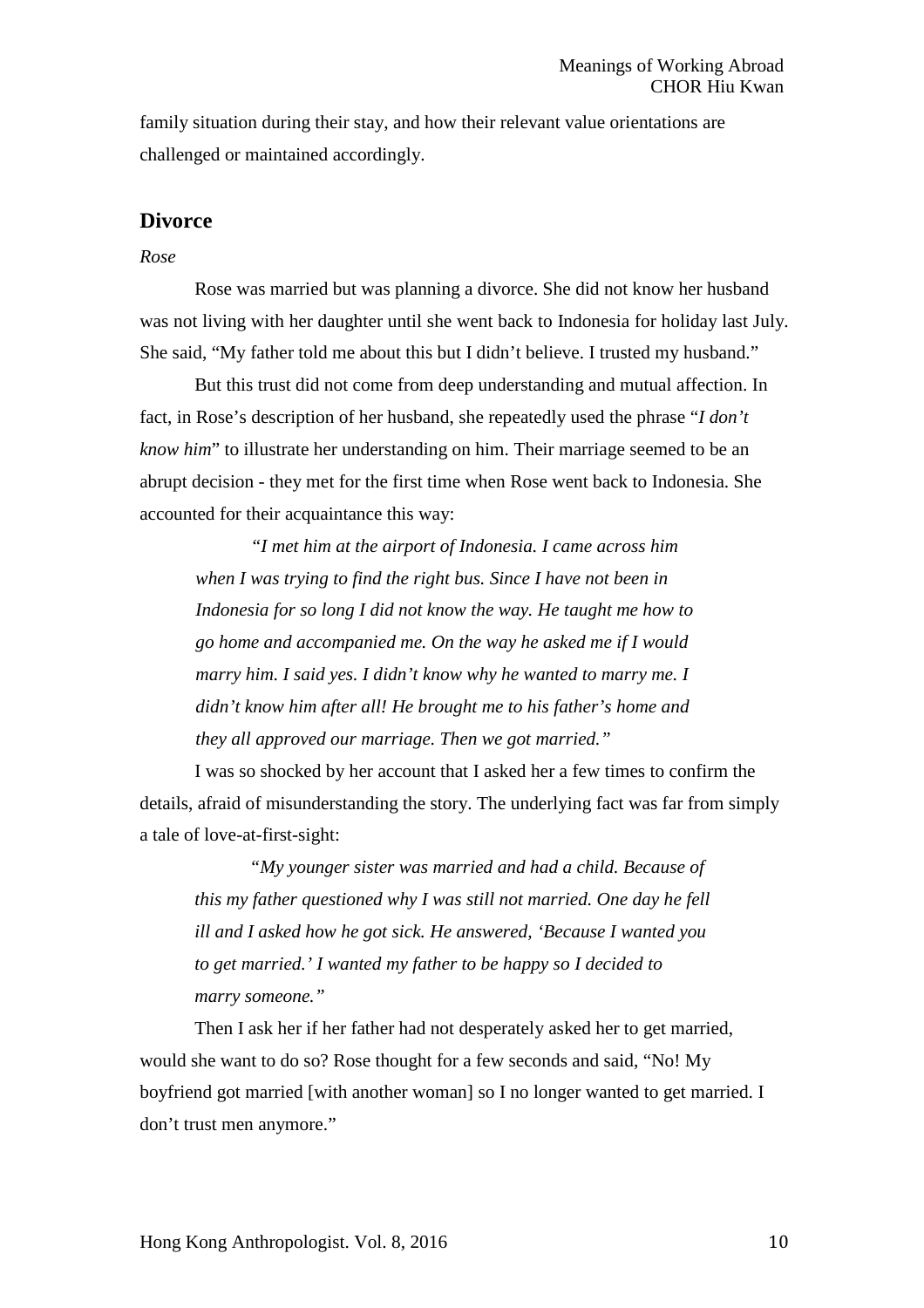Rose added that in Javanese tradition, the elder child should marry before the younger. Rose said she was mad at her younger sister for some time when her younger sister got married before her, despite their good relationship. Rose was considered marrying "late" compared to her younger sister and this worried her father. It was by and large out of family pressure and obligation that Rose married her husband. After she found out her husband's infidelity, she declared to her husband she wanted a divorce, but her husband has been reluctant.

The third time when I met Rose I asked about her divorce again, her expressions became less bewildered than the first time. Her husband was still unwilling to divorce, but they slept in separated rooms last time she went back to Indonesia. She was not sure why he was reluctant though. Every time when Rose brought up the subject, her husband would talk with rage, "I don't want that!" and avoid the discussion, saying "I am sleepy, I want to go take a nap!" However, Rose added that couples who had marriage problems did not just lay the total blame on one side. The reluctance to resolve the marriage problems is sometimes the reason leading to divorce.

#### *Angela*

In Indonesia, Angela had a six-year-old daughter, who was now living with her ex-husband's mother. She and her husband divorced while Angela was working in Hong Kong.

Angela grew up in a Protestant family while her ex-husband was Muslim. They knew each other as neighbors and fell in love. Angela's family opposed to their decision of getting married, but had no means to deter it (during our conversation, Angela showed she could be resolute at times). After they adopted the Muslim marriage ceremony, Angela ritually converted into a Muslim.

However, their relationship grew tense. Because her husband and his family were very concerned with money, she found a wide value gap between them. Conflict sparked off one day when she and her husband talked on phone, when Angela was already working abroad:

*"That was because of money. He wanted me to mail him 20,000 Indonesian dollars because he wanted to work abroad in Taiwan and needed money to pay the agency fee […] but at the time I was*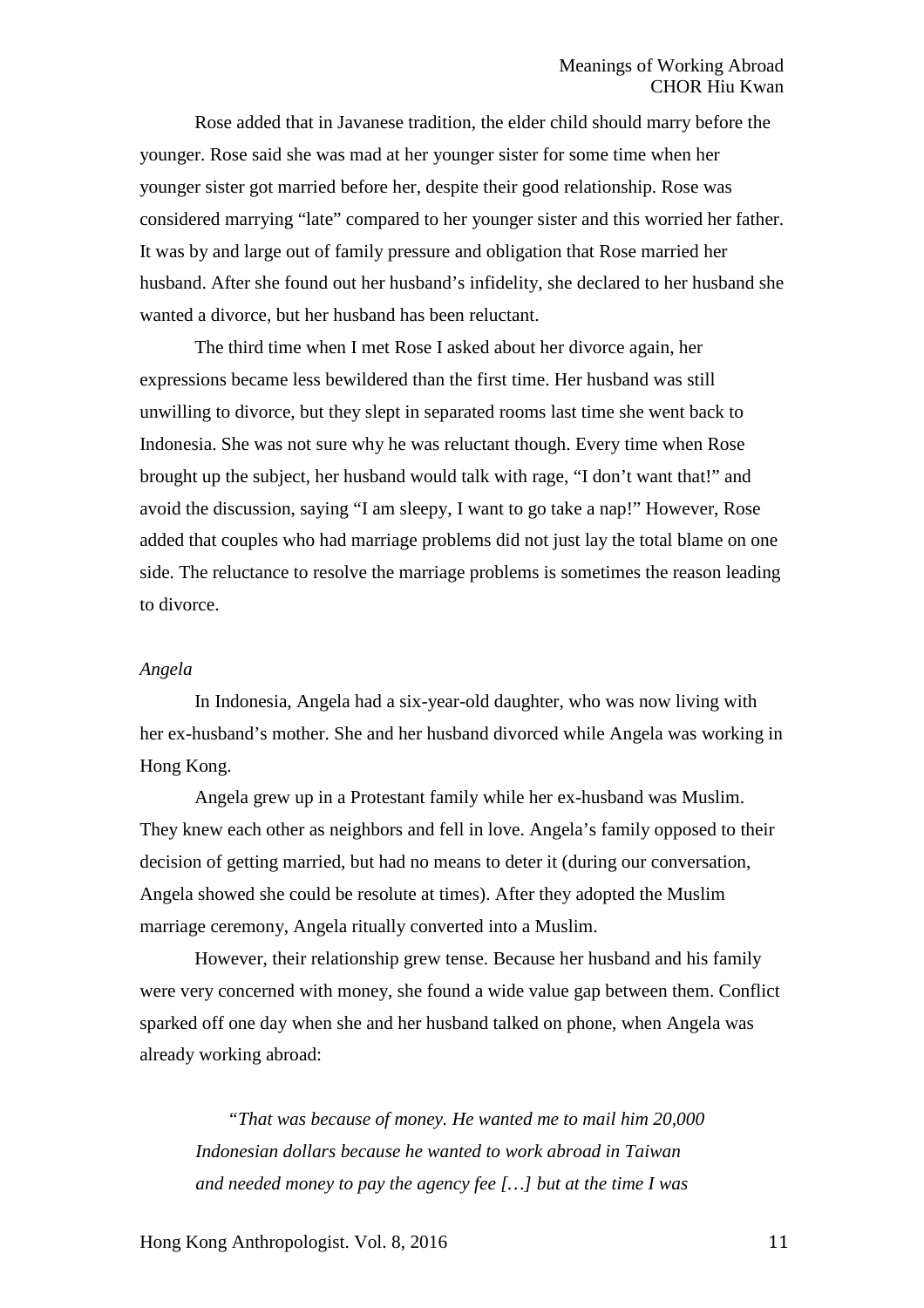*saving money to build our new house, so I told him I do not have money for him. If he needed the money he should borrow from his friend, and he repay the money after he got to Taiwan. He said to me: 'Now you don't care a straw for me! And you don't care a straw for your daughter! We should divorce! ' I asked him what if I helped him paid the agency fee after he arrived in Taiwan. He said he did not need that. He only talked about divorce."*

After their divorce, Angela retained her Christian identity. She heard that her ex-husband had already remarried, and was working in Korea. I asked her if she would agree that her husband was upset about her working abroad and not taking care of the daughter and sensed the divorce was coming from time to time. She answered,

*" I don't think so… because last time when I came back to Hong Kong from Indonesia, he said 'now that our daughter had go to school. I could stay at home and cooked for the family.' Since our marriage, his mum did not really like me. They are not very rich, but they want to get rich and own the things rich people had. They aim very, very high on gaining money."*

From Angela's perspective, not fulfilling her role as the caretaker in the family was not the main reason for her divorce. To Angela, value gap was the determinant, and her work abroad indirectly contributed to her divorce when the tolerance between her and her husband topped the flashpoint during her time overseas.

The changing economic status and widened value difference between couples during the woman's work abroad might contribute to their divorce. Angela's reply to her ex-husband's demand on money revealed this difference in resources, status in family and marriage view. The husband asking his wife for money has already subverted the traditional Javanese view on family expecting the man to be the breadwinner (Wichelan 2010). The way Angela rejected her husband's request further subverted the gender hierarchy in the family, potentially hurting her husband's self-esteem. Although to Angela, her husband had already adapted to the untypical gender division of labor in their family, reflected by the fact that her husband was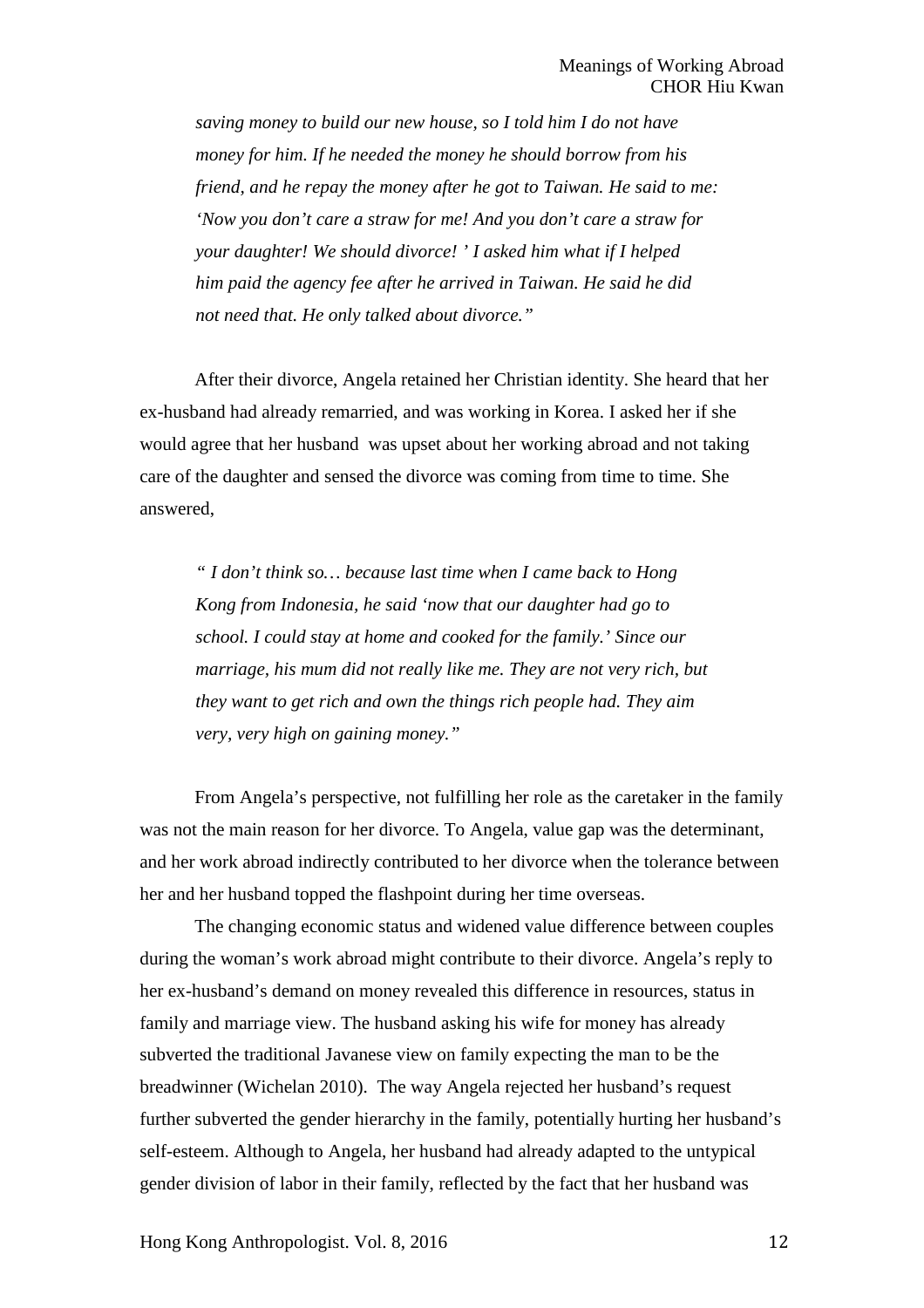willing to do the cooking at home while Angela worked overseas, he was apparently tempted by and envied such resourcefulness Angela attained from her overseas work, driving his desire to work abroad as well.

As Rose said, divorce cannot be attributed merely to one person. Unresolvable problems build up from lighter tension and smaller cracks in a relationship. The prolonged period of separation during overseas work, often unpredictable in length, makes it hard for couples to settle their smaller conflicts. Limited time for communication makes the emotional bonding fickle.

The new role as the economic pillar of the family is meaningful to the IDWs. It gives them a new and significant status in the family. However, the wife's increased money-generating ability in an Indonesian family may make the man feel threatened about his status and power. The role of woman in a family concerned more on the management of money rather than generating it. Hilliard Geertz's *Javanese Family*  depicts that men commonly perceived themselves as incapable of carefully managing finances, whereas women are naturally thrift and foresight that most husbands gave the greatest part of their earnings to their wives to manage. However, IDWs' increased money-earning power infringes the status and role of the husband to be the breadwinner. As in Rose's case, she mentioned his husband initially did not want her to work abroad and thought he should be the one to work abroad instead. He was afraid of losing the economic power in the family. But Rose thought her husband would not be able to find a good-paying job with his wounded arm, she demanded to be the migrant worker instead. Both Rose's husband insistence and Angela's husband dismay upon her money-using decision showed the men's discomfort towards the new reverted economic power between husband and wife, posing threat to the fragile longdistance marriages.

Among my informants, only Angela made a boyfriend in Hong Kong after her divorce. Her relationship would be discussed later in this section. Meanwhile, Kate seemed to proceed to a new stage of her life in another direction, which is getting married.

### **Marriage**

One informant, Sally, once told me a principle on handling romantic relationship for female migrant workers, asserting with certainty, "a woman should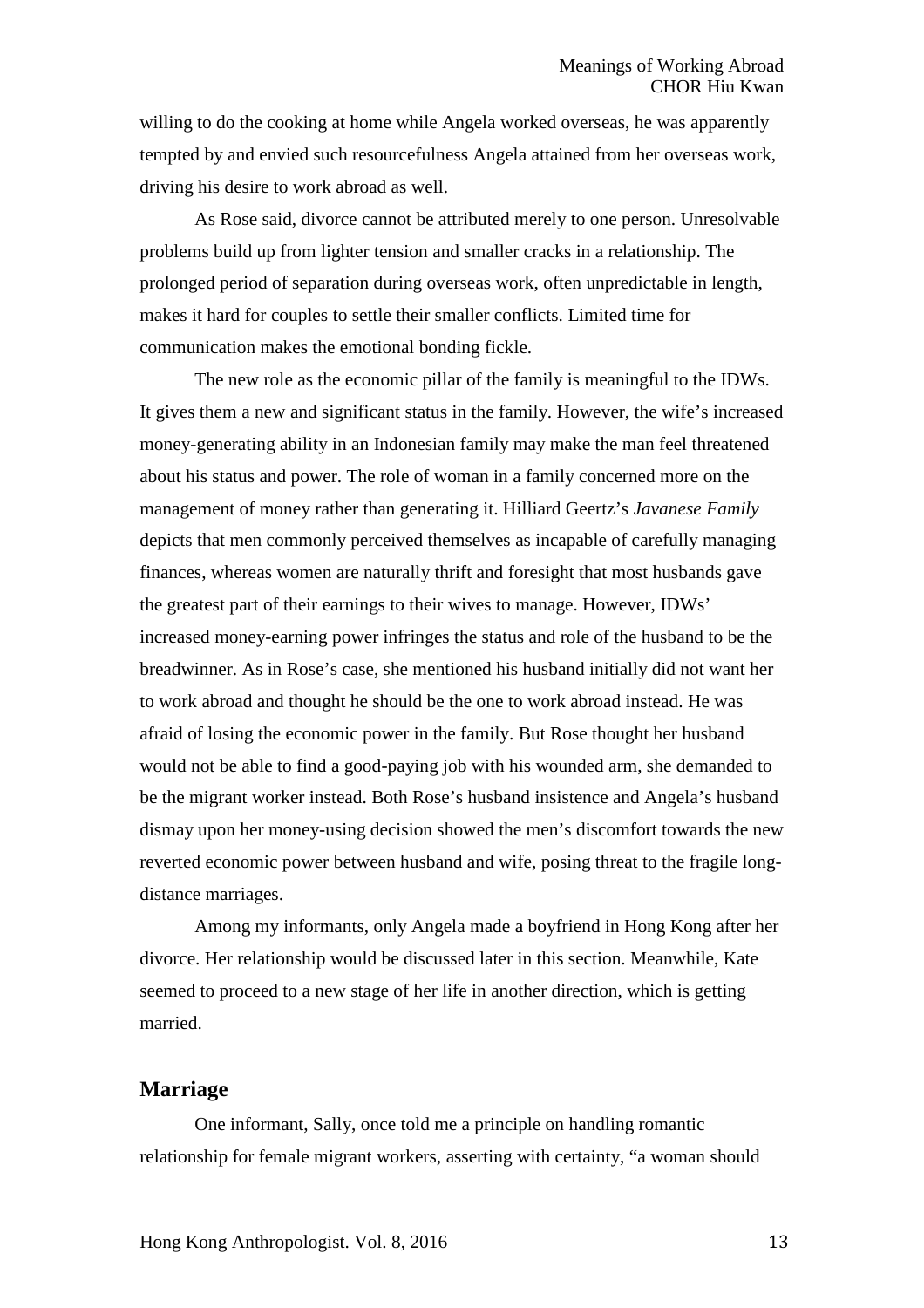not work overseas once she is married, or else her husband will find another woman". While this is indeed the case for many IDWs, some others married their dating partners, whom they have met locally, like examples in Nicole Constables's *Born Out of Place* (2014), or through online platforms that link them to other migrant workers worldwide. Kate, who got married last year, is one example:

*"I have known my husband for 13 years. He has been working in Korea and was the friend of a friend. We talked through MSN (in the past). He always phones me, I like using the phone but I don't like using webcam. Throughout these 13 years I have met him face-toface for 4 times. I believe Yuen Fen (*缘分*) is the reason we can still be together. But the years have not been without troubles and conflicts. We have had misunderstandings, but we chose to say sorry and forgive each other after that."*

Dating between these migrant workers is quite unimaginable for many people. The bonding between lovers is intriguingly maintained by technologies and involves little face-to-face communication. Yet for Kate, she enjoyed the freedom in choosing her own partner than the arranged marriage she would possibly face before she went working abroad.

Their long-distance love did not wear out after 13 years of dating, though Kate implied there had been great troubles in their relationship. When asked about affairs outside the relationship, Kate said,

*"We have friends of the opposite sex, but we don't have affairs outside our relationship. Now we are the only lover for each other. We only want to focus on the present, and choose to forget the things of the past. We are living our life at present, not our life in the past. We could have picked on our past lives, but we didn't want to make things complicated."*

Kate said she rarely thought about relationship and marriage before and during the start of her working abroad, and described herself as sensitive and emotional. Kate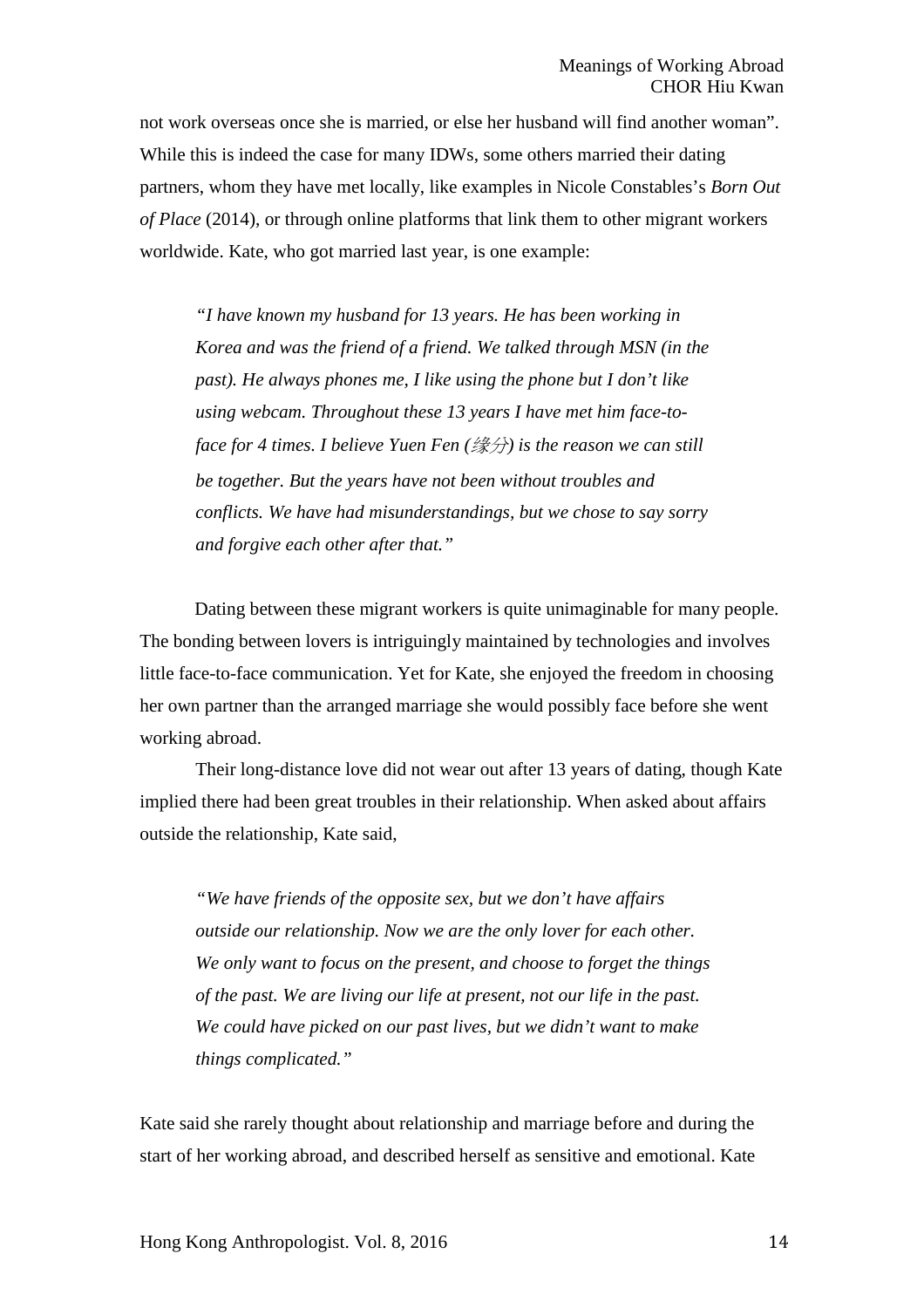has grown to be tougher throughout her years in Hong Kong. In fact, Kate's work in Hong Kong from 17 to 35-year-old has been a testimony of her life growing from teen age into adulthood. Her long-distance love experience is rarely shared by Indonesian housewives back in her country. Her comment on maintaining a relationship sounded very mature.

Besides committing to a marriage, some IDWs choose to engage in relationships during their stay in Hong Kong.

# **Romantic Relationship**

#### *Angela*

Angela and I had conversation some time around the Chinese New Year. At times, Angela checked her mobile phone and used the voice message function in Wechat to talk to her lover in Cantonese. But her boyfriend was too busy with family reunions that they could not have dinner together that Sunday night.

Back then, they connected via the "people around" function on Wechat which the user can connect with any other users nearby. Angela felt safe to respond because "*we only chatted with each other*" and nothing more. They started hanging out after several months of chatting online.

With her boyfriend on Sunday, Angela would spend time hanging out on the street. Since her boyfriend often had to work on weekends, she did not have a fixed schedule on Sunday, but would usually attend church service in the morning. Sometimes when her boyfriend did not have to work on weekdays, they would have breakfast together in the restaurants near where she lived during the time Angela is expected to shop for food.

Angela's relationship with her boyfriend was significant in showing the changes in her attitude towards marriage. The following sub-section would investigate these perception changes of Angela and other IDWs during their work in Hong Kong.

# **Perceptions on Relationship and Marriage**

Changes in perception create new meanings in the migrant work journey of IDWs, and make their work journey more meaningful to their life. The marriage perceptions of IDWs are affected by their marriage and cross-cultural working experiences, as well as socialization they experienced in Indonesia before they come.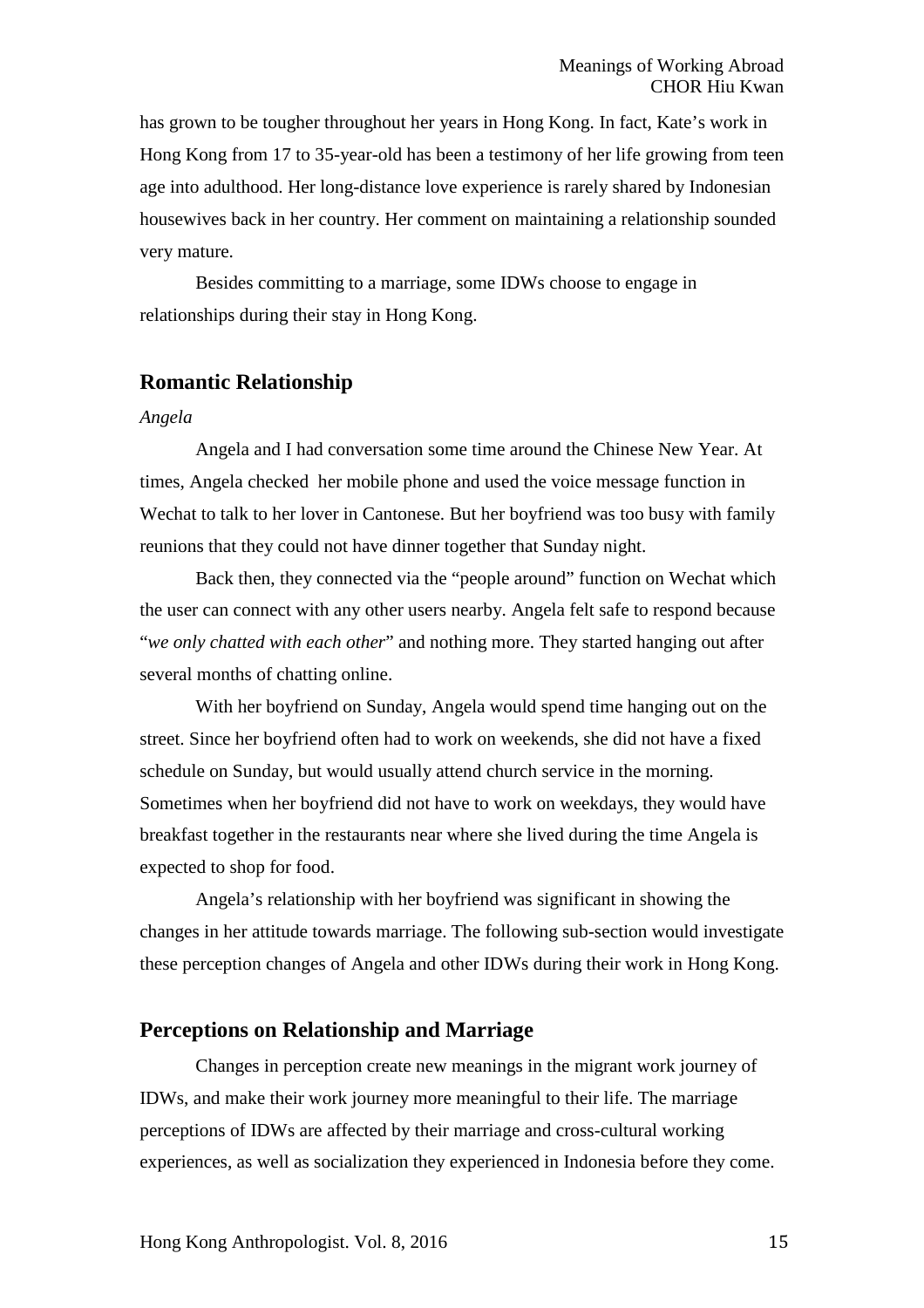I witness both changes and continuities in their marriage perception. Since marital status constitutes Indonesian's adulthood (O'Shaughnessy 2006:218), and hence personhood, I contend that changes and continuities in marriage perception alter IDWs' view of their selfhood, hence their evaluation of their work abroad.

Below I would use Angela and Winnie as illustrations of how perceptions on marriage and relationships may change during IDWs' stay in Hong Kong.

#### *Angela*

Angela's overseas work experience provides a chance for her to reframe her conceptualization towards romantic relationship and marriage. This was shown on how she treated the relationship with her boyfriend. She asserted, "I never consider marrying him. My mum would not allow me. She said I can date him, but don't marry him."

Angela's discourse reveals that her attitude on romantic relationship and marriage has become different from the mainstream attitude in Javanese society. The Javanese view on courtship and marriage has been affected by at least three factors: the social-educational changes, state policies, and prevailing religious teachings. Smith-Hefner's study concludes that modern courtship and romance among the younger Javanese generation is characterized by the celebration of individual choice and freedom embedded in Western modernity, while such freedom is constrained by "rival and more encompassing visions of self and sexuality" (2005:459). These less individualistic visions are shaped and reinforced by the cultural and religious values in the Javanese surroundings. Both Muslim and Christian value sexual pleasure and sexuality as God-given and intrinsically good, but sexuality has to be confined to marriage in order to realize such goodness (2005:454). Therefore, a romantic relationship should ideally proceed to marriage, as extra-marital affairs may happen easily in a prolonged relationship, which would be a disgrace. Getting married is a moral ideal for lovers. Predominantly Muslims consider marriage as the goal of courtship. Christians also share similar views.

In this sense, the attitude of Angela challenged this typical standard. On one hand, staying in Hong Kong makes her free of the potential criticism she might face at home. On the other hand, it was only under specific temporal and spatial condition of her overseas work that would enable her to plunge into this relationship. It was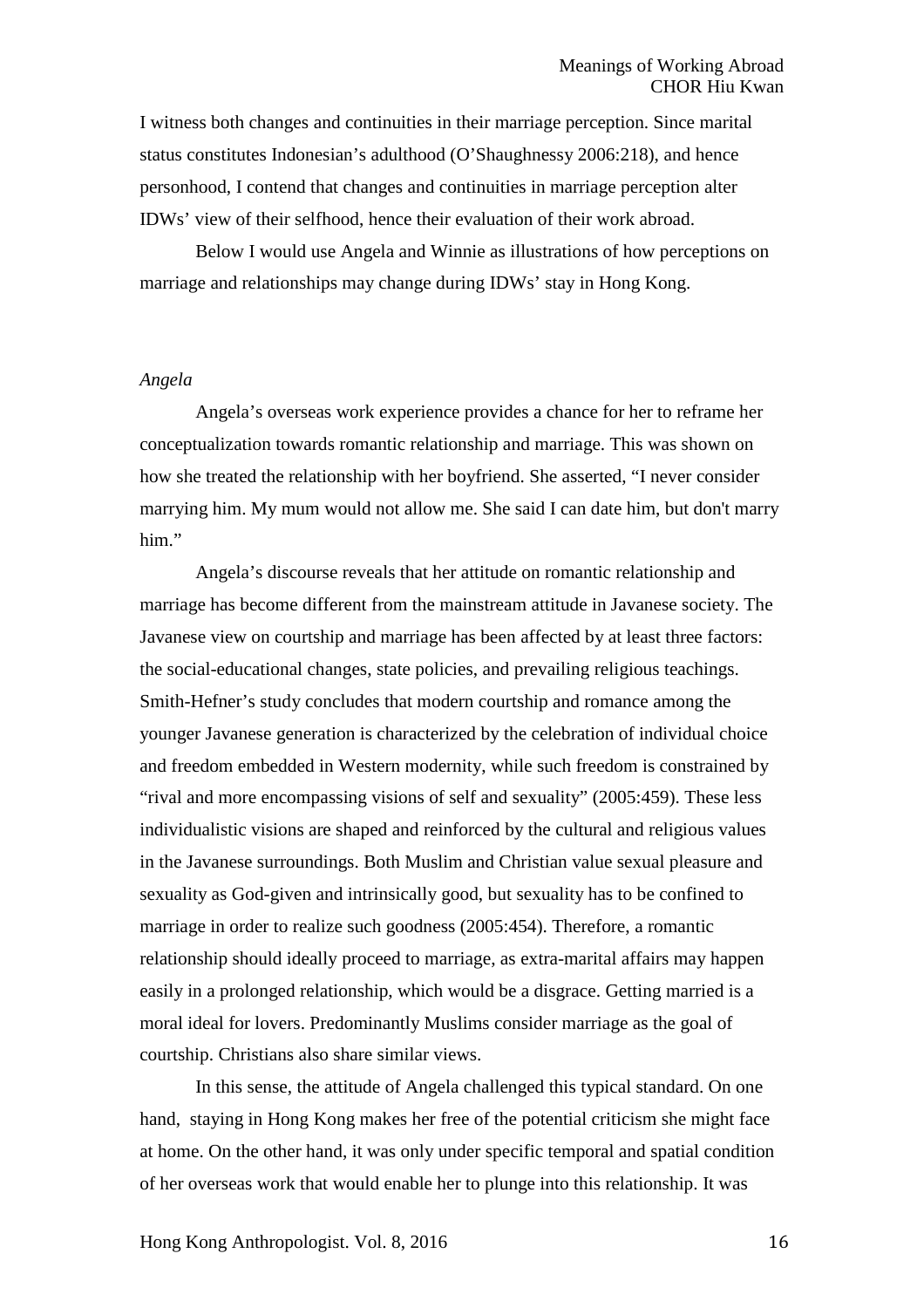cross-cultural and destined to be short-lived – as Angela explicitly said she did not wish to stay in Hong Kong for long. Moreover, the fact she was once married with a daughter already brought her social status as an adult, meaning she does not suffer from the pressure to seek marriage for fulfilling this social rite signifying maturity.

Angela's relationship manifests her own realization of marriage's meaning to her. For ordinary young women in Java, marriage may seem necessary culturally as it constitute social membership. Financial and emotional input and reward are also evident in marriage. However for Angela, her overseas experience enables her to selfsustain financially. And without the social pressure of marriage, she sought for a relationship that gives her emotional support and happiness, which does not necessarily come with a marriage.

She expressed the following view on relationship, "When two people are together and happy, that's it*."* In such relationship, to marry or not is unimportant. Her attitude on love, courtship and marriage obviously broke the traditional code of a "good" relationship, yet it means to her emotional support and company, which is more substantial to her than the possible criticism from her homeland.

#### *Winnie*

The case of another IDW, Winnie, revealed the fluidity and complexity in analyzing the changes and continuities in marriage perception. She also offered many interesting comments on Javanese marriage and gender relations.

Winnie, who was now single, divorced her husband in 2005 before she worked abroad due to her husband's infidelity. She provided some remarkable comments on the gender situation in Indonesia. Contrary with the norm of arranged marriage, Winnie and her husband were high school schoolmates:

*"We were boyfriend and girlfriend for 4 years. But I don't know why. Maybe people change. Our life is boring. I am not good looking, [and] another girl is better- looking. Love can change very fast."*

Then I asked Winnie about how common men have girlfriends outside their marriage, Winnie answered,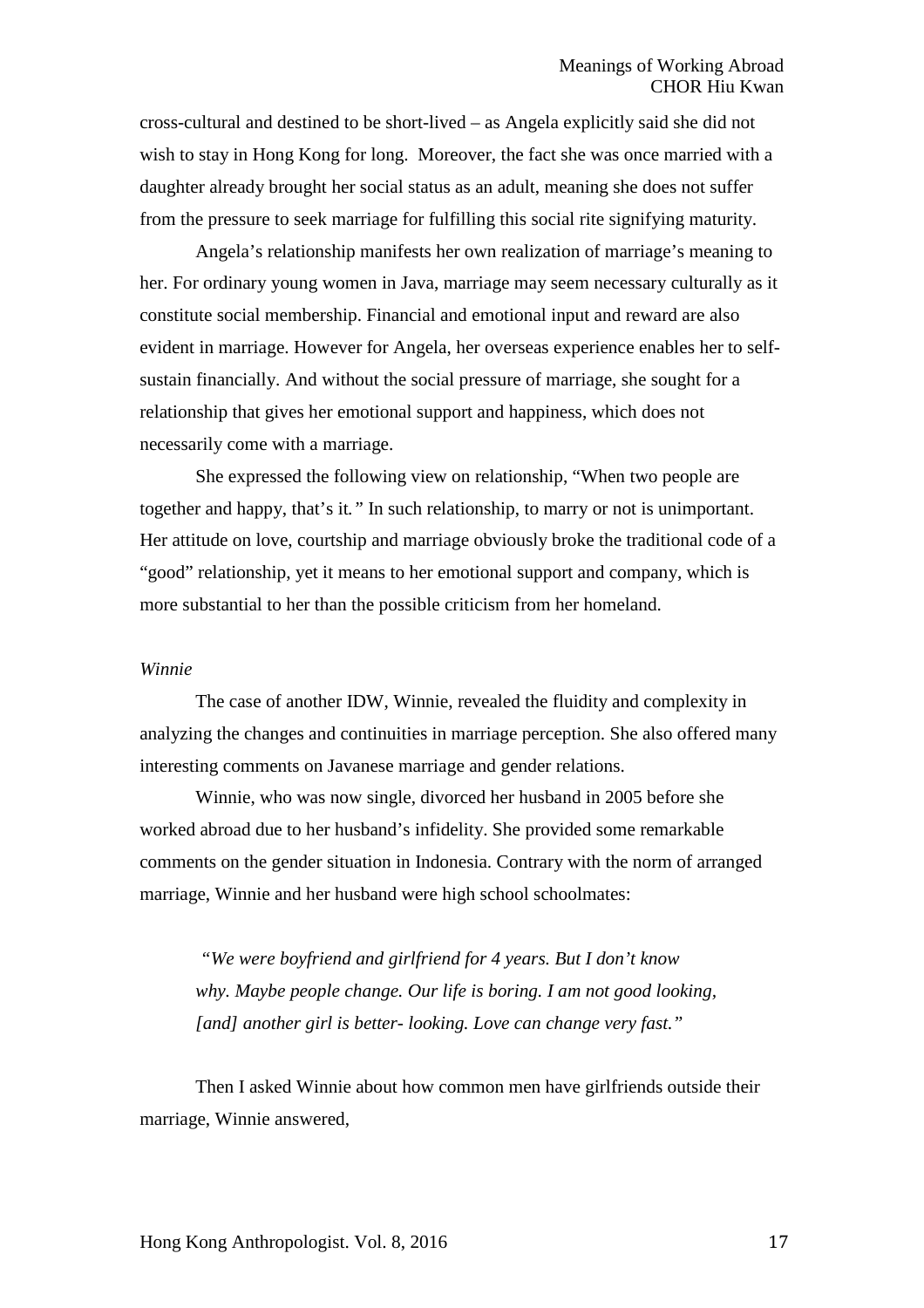*" Yes it is common. When my husband went outside, he could talk to another girl because she was better-looking than his wife. It was different from [how] the Chinese men [behave]. But because Indonesians are Muslims, men can have more than one wife. They can have two to three wives. If my husband had enough money and I allowed him to do so, he could marry another wife…If the first wife allows, the man can marry more wives, as many as ten is also fine."*

I asked for clarifications as I remembered Muslim law only allowed man to marry four wives at maximum. Winnie replied by commenting that those men who have married ten wives "*are really bad men*". Most Indonesian men who practice polygamy would not marry more than four. The man has to ensure all the wives are in good terms with each other and treat everyone equally. If the wife is not happy with the husband's decision to have another wife, she can divorce him:

*"Some women like this Muslim law but some don't. It is different for everyone. For example, I personally don't like my husband to have two wives. But now things have changed. Indonesia doesn't have enough men. People like one man to look after five women. Some other women do not want this - Why do I have to share my man with other women? Other women are okay with their man having 2-3 wives as long as the man pays for their living. But I don't want that. I would rather live alone."*

In Winnie's response, she tended to separate her own situation with the general or conditions about an issue. She talked about for her as a Muslim, marriage is necessary for woman. But when asked about how she see marriage after her divorce, she replied,

*" At first it (marriage) was really necessary for me. But after my husband turned bad (find another woman), I decided to move away. I have no intention of starting another family."*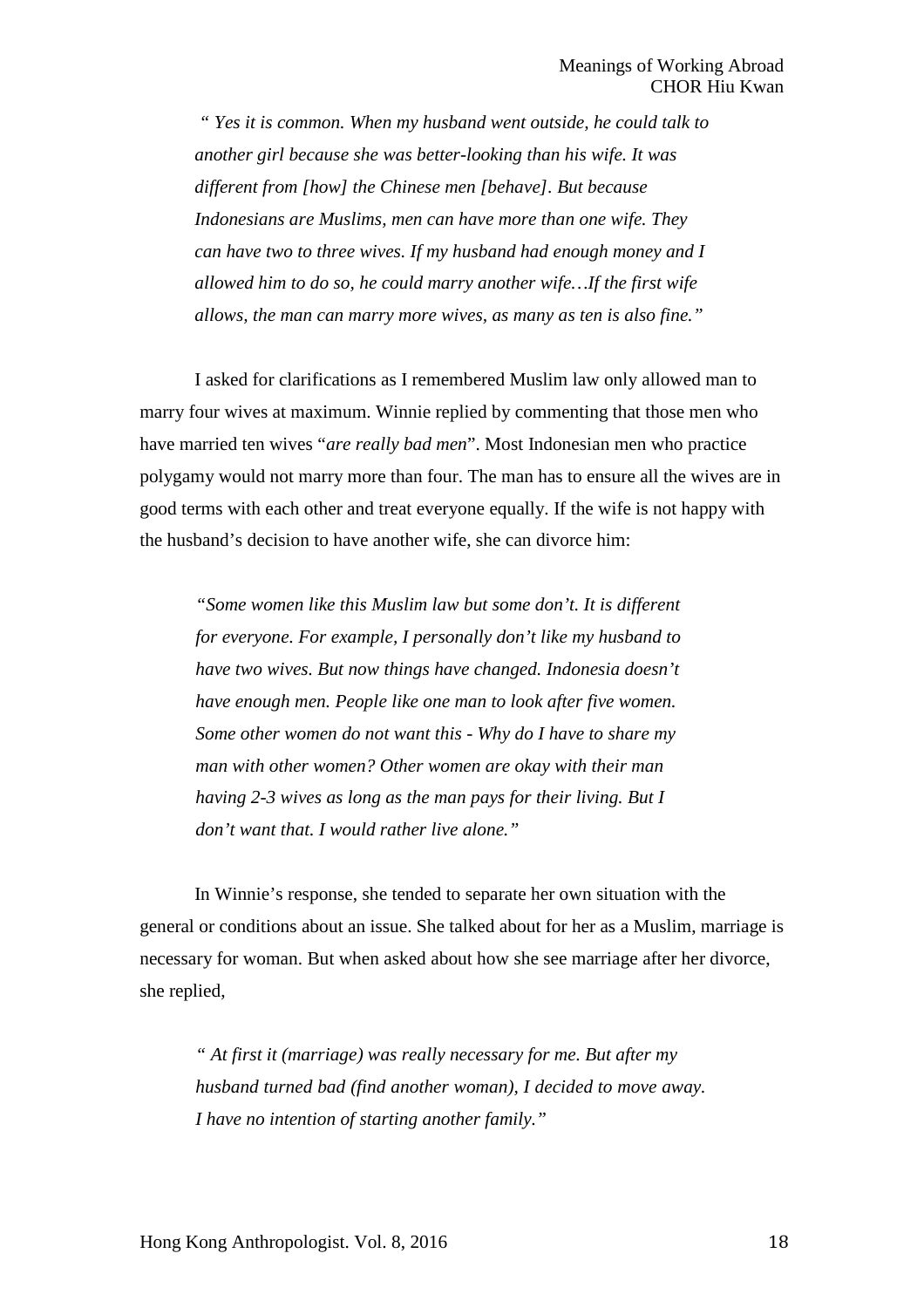However, 3 months after my first conversations with Winnie, I saw her posting a video featuring a man and herself on her Facebook wall. There were captions like "miss you" and "waiting for you", and a lot of heart icons in the video. Curiously, I asked Winnie whether she was in a new relationship. It turned out that the man in the video was her ex-husband. He has returned to their relationship, but was now working abroad in Africa. Winnie apparently felt excited and considered reconciling with him.

Winnie's responses highlighted the fluidity of one's marriage perception. Indeed, the working abroad experience contributed to perception change. During her time in Hong Kong she grew more confident about her ability to support herself and her family. However, though regarding marriage less important, it still seemed easier to start it all over with her ex-husband, whom she had genuinely loved in the first place.

In fact, Winnie described her husband as a "naughty boy" (in English) when she referred to the fact that he had two wives. Yet, her latter reconciliation with him reflects Winnie's tolerance. Her description on her husband coincided with Geertz's report in *Javanese Family* on people using the word *nakal* to describe man's sexual promiscuity. Sixty years after the book's time, the impression of man being naturally susceptible to sexual seduction was still prominent among Indonesian women.

I also asked Winnie about her view and feeling towards lesbian relationship among IDWs she knew:

*"I feel guilty and embarrassing when I look at them. But they have reasons why they are doing that way.If my husband hurt me [more], I may also do that. They may have broken up with their husbands too. They need people to look after each other. [They are) away from their parents, their bosses are not good to them. But another friend is helping. They feel lonely, but they find another friend in the similar situation. Then their love grows. I feel guilty [for them] when I look at them but I also know how women feel. I can't treat them unfairly. I can't think they are bad doing that way. I can't do this. Because we are all women, I know how they feel."*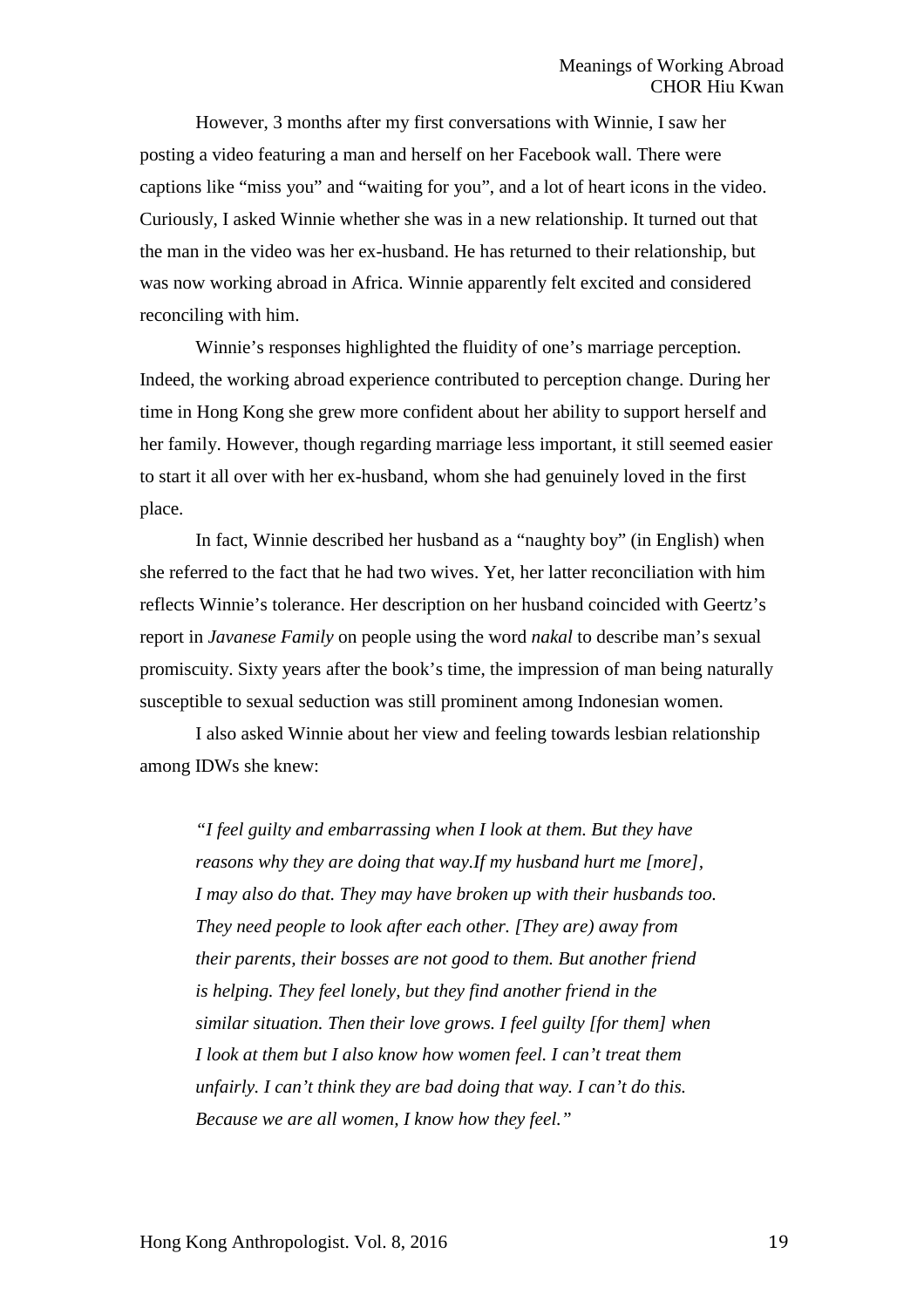The experience of Winnie above revealed two things. First, a great discrepancy is observed between Winnie's personal feeling and the religious teachings she received. The discrepancy has perceivably widened during her time working in Hong Kong but she also developed the skill to make the two compatible. In the first conversation about her marriage, although she lost faith on her husband from her heart-breaking marriage experience, her religious mentality reiterated the importance of marriage to her. That was a deep consciousness in the prominence of marriage, which Winnie managed to compromise with the current decision for her to remain single while she worked abroad.

In another conversation about lesbian women, Winnie separated her own feeling with the Muslim point of view of treating homosexual relationship as sinful. Her discourse expressing that despite the embarrassment she had, she empathized on the situation of the lesbian women she knew. Her experience in Hong Kong had in fact made her more tolerant towards behavior, which she might disdain initially (e.g. homosexual relationship). Overseas working experience has opened Winnie's mind on other forms of committed relationship, though which she had not totally accept still.

# **Complexity and Fluidity in Marriage Perception**

Winnie's perception on marriage reflected greater room of negotiation for obliging religious principle with exercising of agency, in the scenario of a crosscultural overseas work site. On the other hand, her consideration of reconciliation with her husband reflects the fluidity of one's perception change in response to the situation. It is inferable that such fluidity persisted during Winnie's working abroad journey and that of other IDWs.

In fact, all of the IDWs who experienced divorce, marriage and new relationships in Hong Kong manifested certain changes in how they look at marriage, while some deep-rooted perceptions still persisted. For instance, Kate, who took escape from an arranged marriage, still regarded marriage as essential to woman.

She introduced to me that in traditional Javanese belief, if the younger daughters in the family got married before the eldest one, the eldest one would have to wait for a much longer time to come across her Mr. Right. That happened with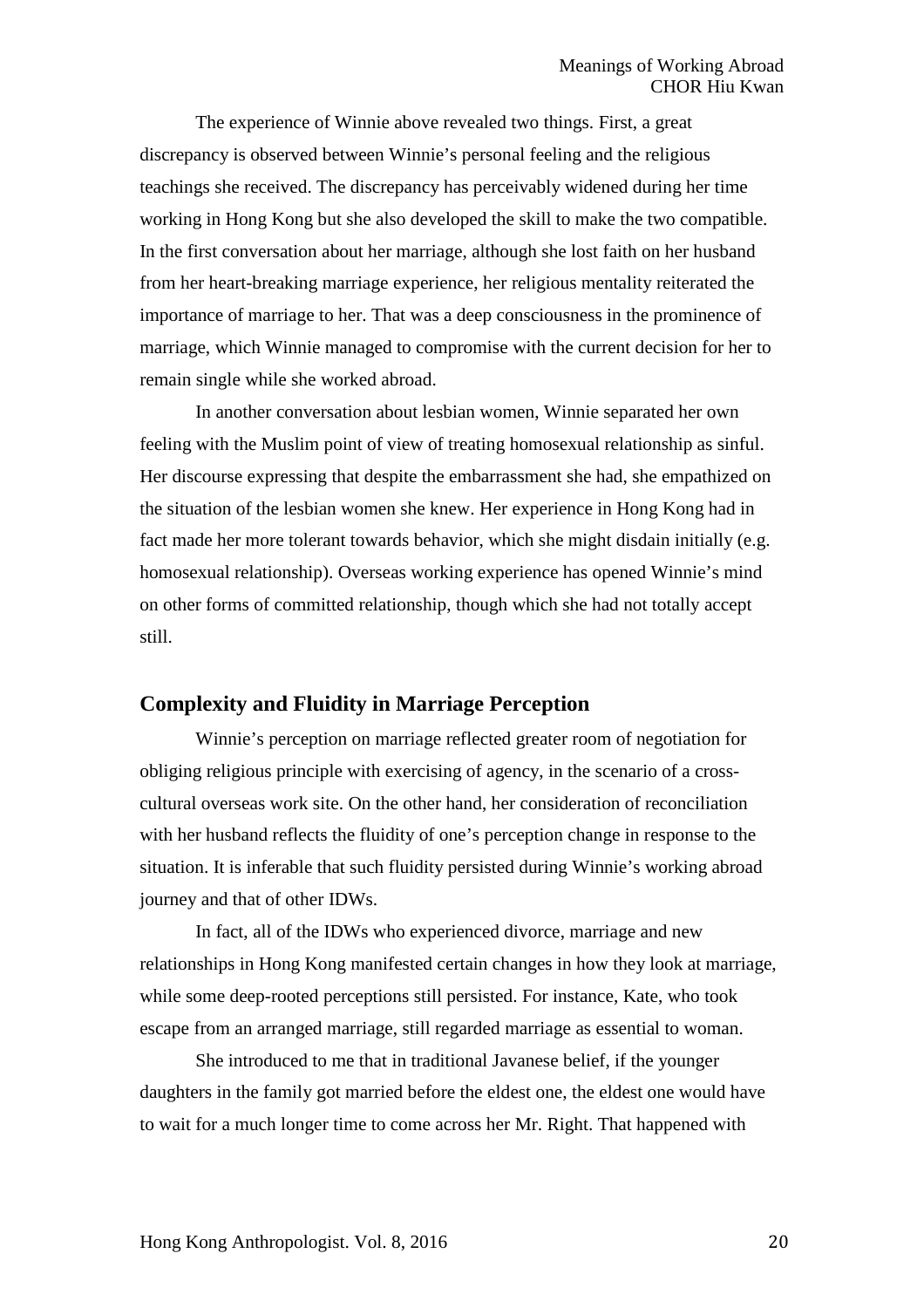Kate's younger sister. Now that Kate has got married, she expressed that her marriage now with her long-dated boyfriend was a result of good *Yuen Fen*.

Apparently, Kate has inscribed the meaning of *Yuen Fen*, which is a concept in Chinese culture, in her own worldview system. The word *Yuen Fen* was made compatible with Muslim religion. Kate's Chinese was mostly learned from watching television programs at home. Her use of such word reflects her assimilation to Chinese culture. Although the meaning of such word may be partly compatible with guidance of the Islamic god, the original meaning of *Yuen Fen* itself has affected her perception on marriage.

Another interesting point shared by Kate, Winnie, Rose and many IDWs is the signifincance of marriage to a person. Despite setbacks in relationships, marriage's importance still seems to be invincible to many IDWs.

The cultural foundation behind such inviolable perception is in fact complex. Deeply rooted in the Javanese culture, the primary social structure was the nuclear family made up of a husband, a wife and offspring (Geertz 1961:78). Therefore, not entering marriage means social exclusion from the community, and lowered social status from the structural emphasis of the society. At least in the 1950s, most adults in Java are married (Geertz 1961:77). This has not changed in the New Order period of Suharto's rule, which uses marriage as a tool to control loyal citizens (O'Shaughnessy 2006:42). Marriage was portrayed as "a spiritual and physical union between a man and a woman as husband and wife for the purpose of creating a happy and eternal family based on the One and Only God." (2006:44). IDWs (e.g. Winnie) also used the Muslim discourse to justify the importance of marriage. With the multiple influences from religion, state policies and cultural roots, IDWs reflects continuities and persistence on their marriage perception, despite conspicuous changes observed.

#### **Escape**

Escape from failed or undesirable relationships and the community criticism that follows is another reason of working abroad that creates meanings for IDW's journey. Kate came to work in Hong Kong to avoid getting married as she thought she was too young for it. As for Rose, the distressing fact that her boyfriend got married with another girl contributed as one of the important reasons for Rose's departure to Hong Kong. She told me another story about her mother, who has worked overseas as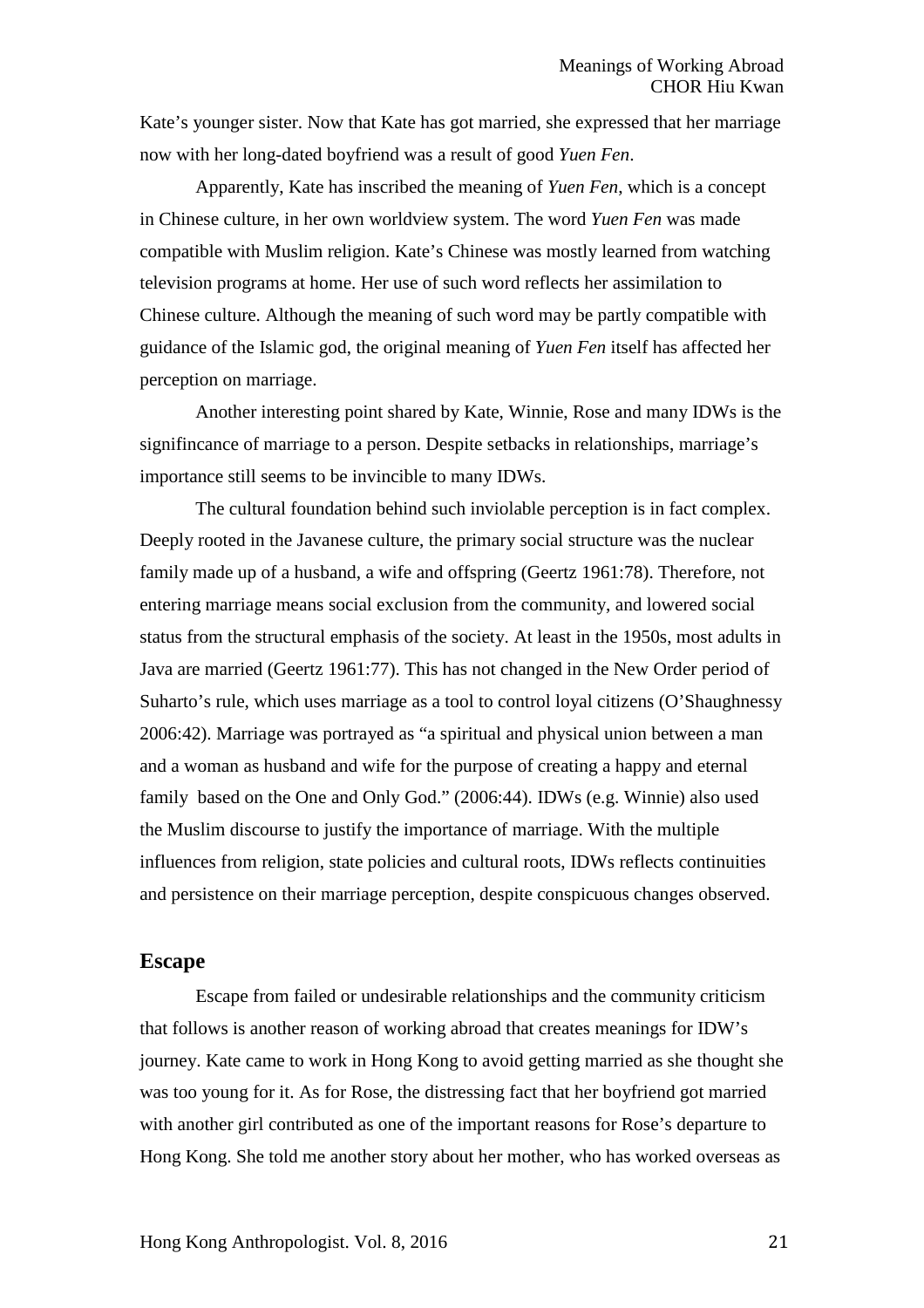a domestic worker in Saudi Arabia since Rose and her siblings were kids. Her sister that was much younger than her mistook Rose as her mother since she played the role of a caretaker to them. When I asked Rose why her mother has been out working abroad for so long, Rose suggested her mother did so in order to avoid hearing the community's criticisms. The neighbors' opinion has been accusing her of not taking care of her children and the household, hence not fulfilling a mother's responsibility. Likewise, Rose also showed a mixed feeling between longing and reluctance to returning home too. On the one hand she missed her family members; on the other, she was worried about community criticize her for her divorce and irresponsibility as a caretaker.

Even though the divorce rate has already reached 50% in 1950s Java (O'Shaughnessy 2006:40), in such society where marriage was held to high regard, divorce has continuously attracted social criticisms. In the Suharto period, the state has tried to manipulate marriage activities. One endeavor was the enactment of The Marriage Law (UU1/1974).

The law has stated the aim of marriage as "to create a happy, eternal and prosperous family", this law works to restrict the occurrences of divorce, rather than enabling it (ibid:43). Legal procedures disapprove acts of divorce from its structural premises. Society's opinion laid pressure on couples that are thinking of divorce and those who have already divorced.

Last time when Rose went back to Indonesia, she already heard people gossiping about her relationship with her husband. She could only repeatedly assert herself not to put their words in mind. Indeed, working abroad in Hong Kong gives IDWs personal space freed from cultural stigmatizations they would face in Indonesia. However, once they got back to Indonesia, they were still confronted with the same criticism and prejudice on stigmatization around divorce, and moral expectations for a wife and mother. The fear for going back kept them distant from their loved ones. Since almost all the domestic workers are to return to Indonesia one day, their hope is save up the abundant financial resources, hoping it would help them gain social status upon their return, through means like building more glamorous houses or doing local business.

In a nutshell, this section focuses on the changes and continuities in the IDWs' marriage or family status and the related value orientations during their stay in Hong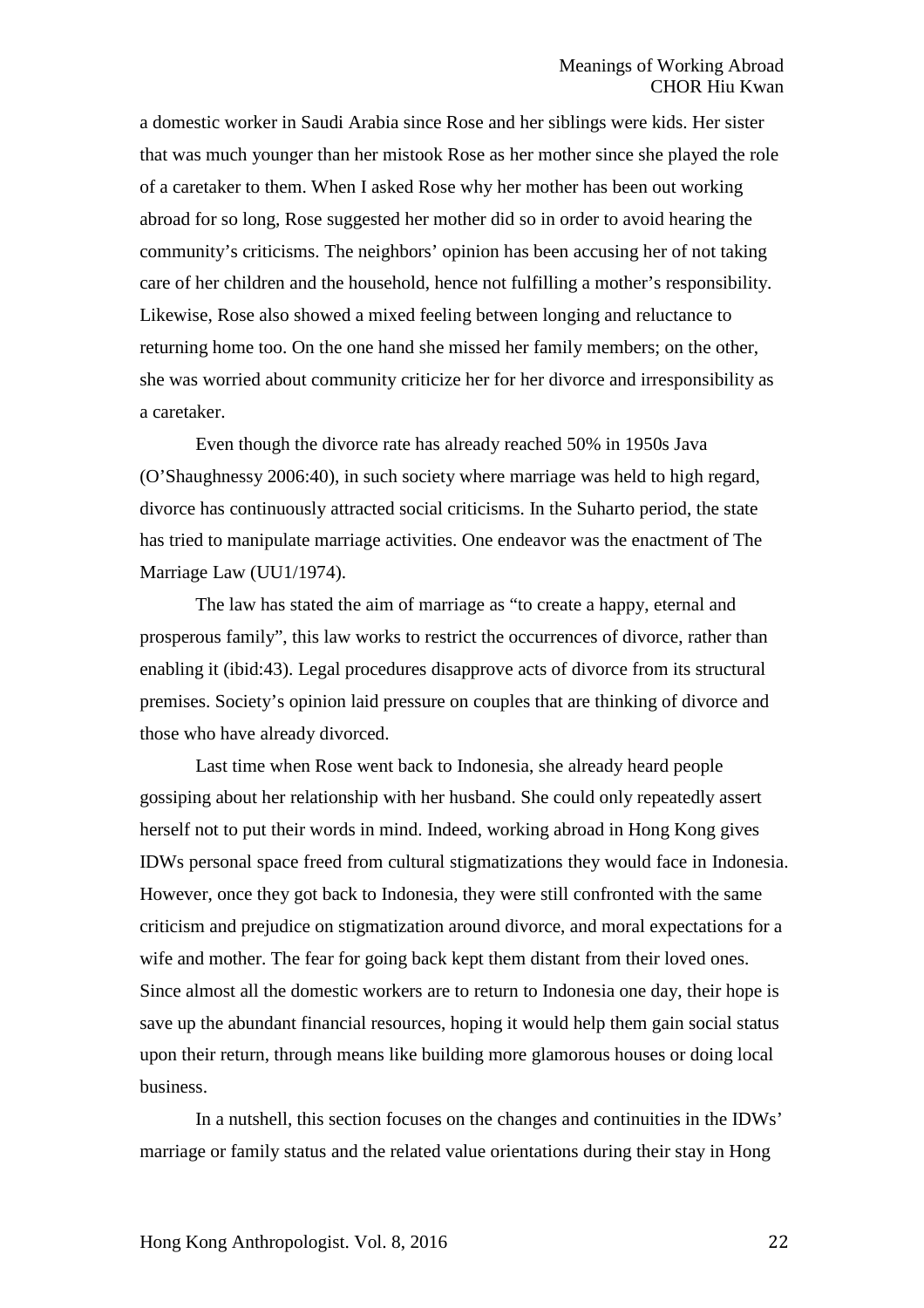Kong. Their long stay means that this foreign land has become the stage for many important life incidents and critical moments in the life of IDWs.

The perception changes, brought about by changes in life course, or affected by the cultures in their working country, are meaningful to the life of the IDW as a whole, exerting influence even after her journey ends. From the analyses above, overseas experience seemed to have challenged their perception on gender and marriage.

Nonetheless, some deep-rooted perceptions, such as the importance of marriage to woman, are firmly held by the IDWs and less inclined to change. Also, other perception changes may gradually become less conspicuous, subject to the cultural and environmental impact of their hometown. To avoid conflict between these changes in life and values, and the social expectations in her home country/hometown, some IDWs would consider her persistent stay in Hong Kong as an escape from the social constraints she would live within upon her return to Indonesia.

Some IDWs showed their embrace of neoliberal values such as autonomy of self and independence. Yet in the course of this paper, I find freedom a term with contested meanings among my informants. In the following section, meanings concerning freedom would be investigated with discourses from IDWs.

# **Pursuit of Freedom**

Freedom provides space for the exploration and creation of meanings. The term "working abroad" itself gives a lot of room for fantasy related to freedom and new experience. For some IDWs, working abroad means freeing from the cultural bondage they were subject to in Indonesia. The diverse culture of Hong Kong appeals to some IDWs who have assimilated herself into the global entertainment culture. However, this section also attempts to show that IDWs' long working hours and exploitation of labor rights perpetuated by unjust policies have curbed their freedom. In addition, working abroad brings IDWs into an environment surrounded by new sets of cultural assumptions that can make them vulnerable.

*Sally*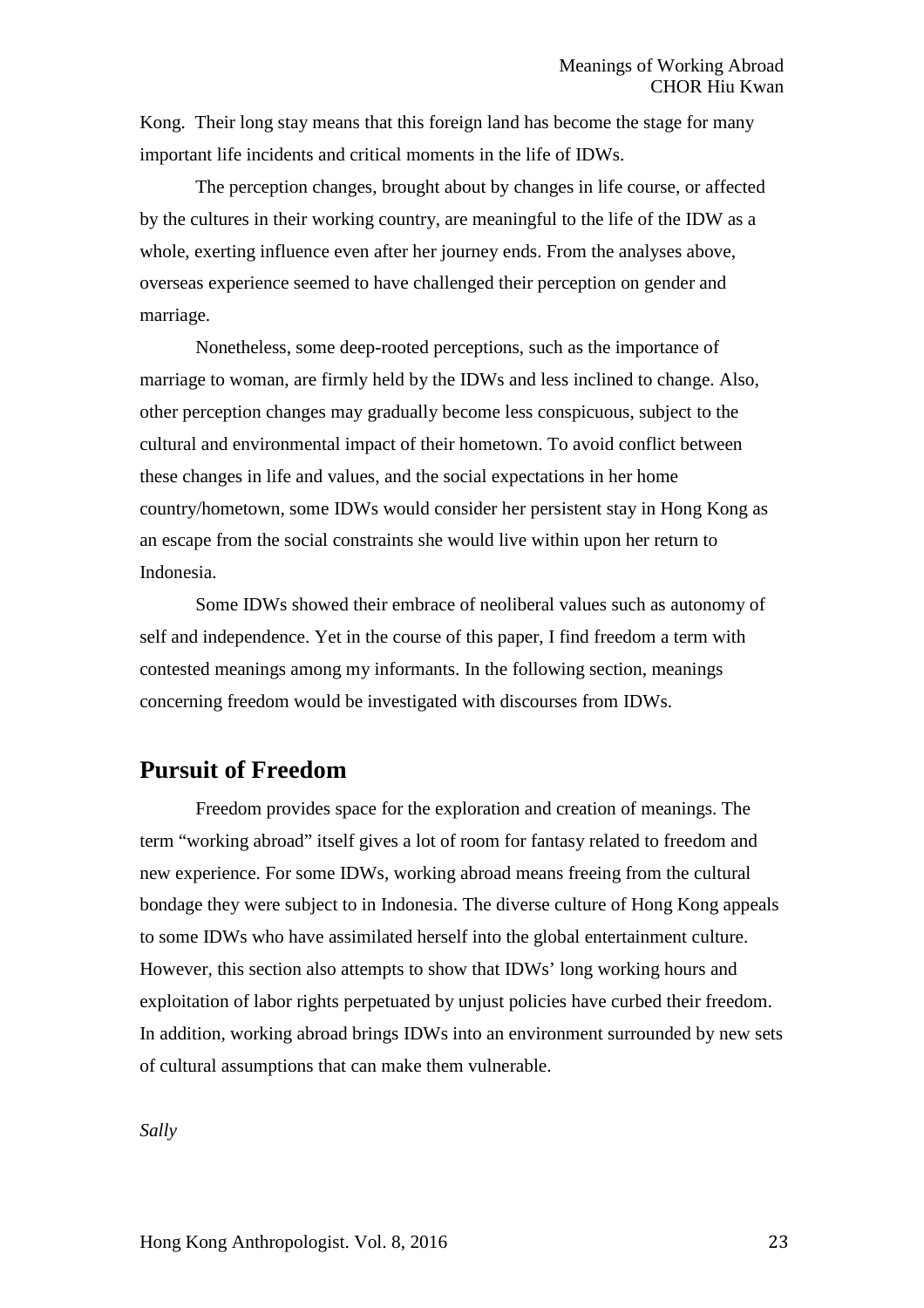Clear enough, Sally stated she came to Hong Kong and earned money for her own sake. Once a factory worker in Jakarta, she thought Hong Kong had a better working environment. She did not have holidays when she was working in Indonesia because holidays were "only for [high-ranked] government officials". Most workmen had to ask the employer specifically for a holiday. Also, she did not feel very homesick working overseas, because even when she was working in Jakarta, she could only go home once a month. Comparatively, work in Hong Kong was lighter than in Jakarta. She considers her life better than friends at home and perecieved that she has more freedom.

When I mentioned her vividly dyed hair, she laughed soundly and apparently felt happy that I noticed it. She was particularly enthusiastic when comparing fashion in Indonesia and Hong Kong:

*"In Indonesia you have to wear shorts that cover your knees at least. Because exposing your thigh was too sexy. Indonesia men tend to have filthy eyes on women. A woman's mother would not be pleased if she dresses too sexily."*

But in Hong Kong, Sally was not in these restrictions and wearing shorts is no longer a problem. She thought it was good to gain new experiences in Hong Kong and to know how people in other countries live. She asserted that she would still choose to come to Hong Kong if got to choose again.

### *Kate*

Every Sunday, Kate could not be contented without volleyball. Taking up roles such as volleyball referee, match organizer and player, she was in charge of the Indonesian team in an organization called Komunitas Volleyball BMI HK. The organization held matches occasionally between Filipino and Indonesian domestic helpers, and would make bookings on volleyball courts to let friends enjoy the game every week.

The first time I interviewed Kate was one of her rare match-off days, when she could sit relaxingly with her friends, chat and have snack at Victoria Park. Kate and her friends were passionate in telling me what IDWs could do on Sunday. They introduced me various activities organized by the Indonesian Consulate, including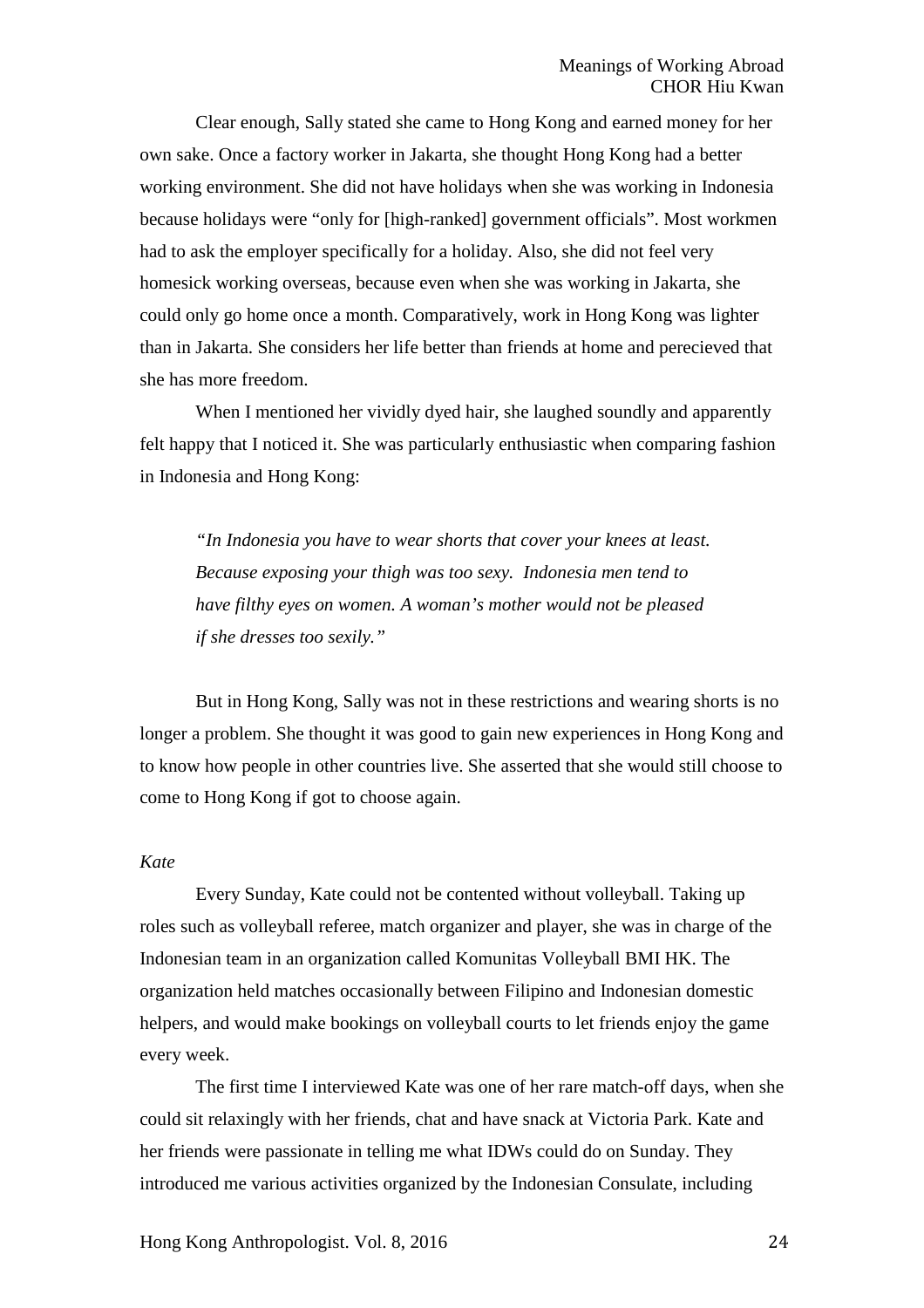cosmetic classes, English classes and dancing classes. The community of IDWs in Hong Kong organized many activities for themselves as well, such as aerobics class, Taekwondo mass practices, art class and beauty pagans.

In another conversation, Kate talked about her different foci in life in a week's time:

*"Monday to Saturday is my working life. That is why I am here (Hong Kong). While Sunday, is my day of freedom[…] Every day - Monday to Saturday - is exactly the same... Not only me, my friends said the same too: the happiest thing is to wait for Sunday. After Wednesday and Friday pass, we feel time suddenly goes fast."*

### **Freedom: Contested Meanings**

Freedom is what brings meanings in their work for both Kate and Sally. However, their discourses on freedom focus on different aspects.

Sally's freedom refers more to the liberation from Indonesian cultural constraints. Working abroad gives her the chance to live an alternative lifestyle and break some cultural taboos, such as the modest dress code. This is not limited to appearance. They also enjoy the liberation from gendered moral code exerted on women. This is a change resulted from cultural changes in an overseas work environment.

Considering cultural bondage, Kate likewise avoided the marriage obligation on her young age through coming to Hong Kong. However, Kate felt her freedom more on Sundays after doing her mundane weekdays' work. Her free day provides her meanings outside her motive to come. In her discourse, her chief motive for coming is to work – as what she is doing over the week. She earns monetary reward but the process of working is often not enjoyable. Sunday was the only time when she can engage in events that she was genuinely interested in, which gives her satisfaction not evaluated in monetary terms. But that further reflects her life during the week was not free comparatively, though the working days make up the bulk of the time she stayed.

It depicts a vivid dilemma for IDWs in Hong Kong: though many different lifestyles are exposed to them in a neoliberal society, their time and freedom to pick such choices are actually very limited, due to their long working hours and few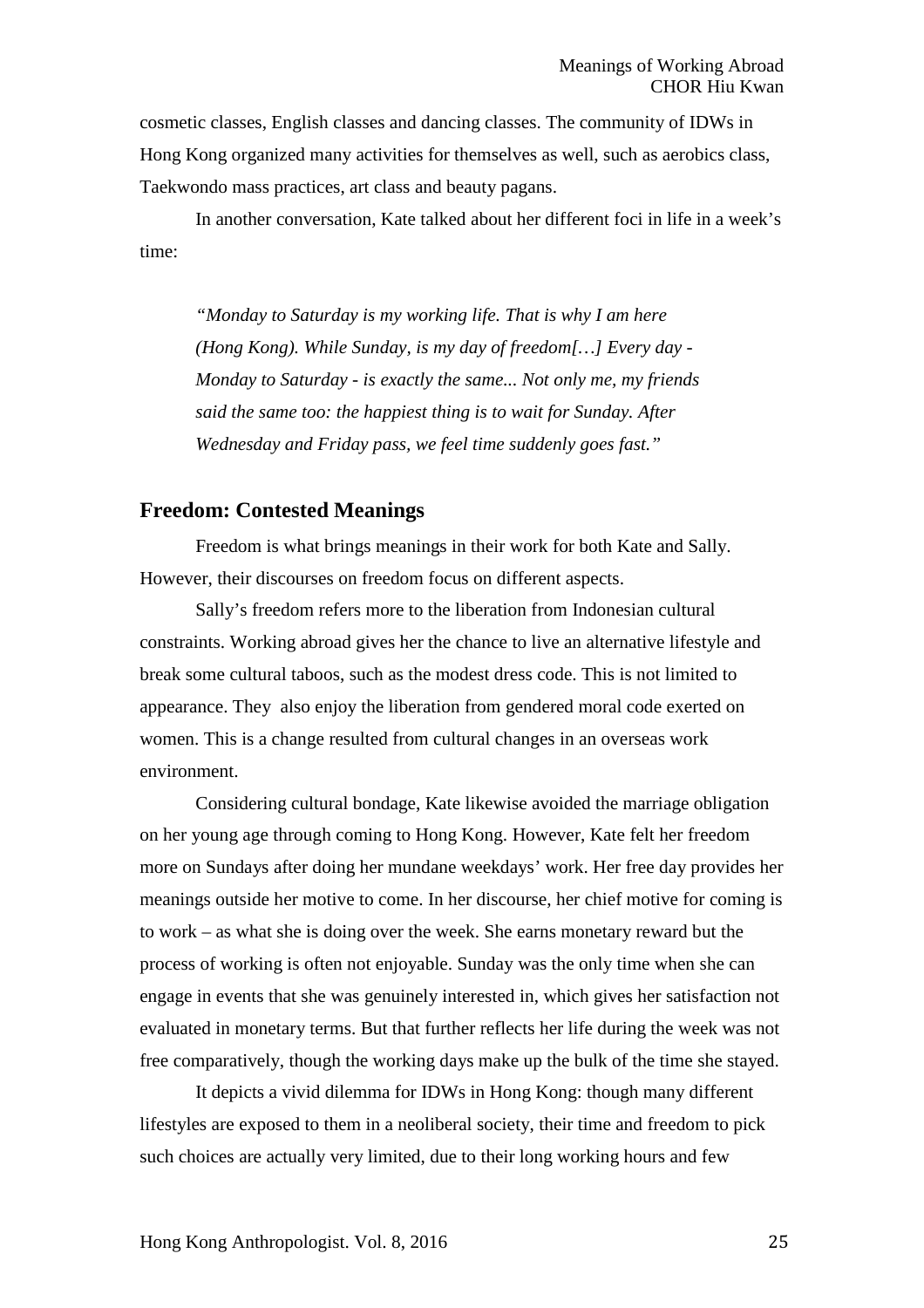holidays. Laws and policies structurally contributed to limit the freedom of IDWs. The live-in requirement mandates foreign domestic workers to live with their employers and sets this as one of the requirements for visa application (Amnesty HK 2013:6). Living under the same roof, IDWs have no official work and rest hours in their working days and are basically on call 24 hours a day, having little privacy and space for own life after work. In a survey done by Amnesty Hong Kong, 56 out of 94 IDW informants replied they did not have their own room in their working household (ibid: 6). This is a serious breach of privacy and freedom in their daily life, apart from the rare day-offs they get by the end of the week.

Different laws and policies not only curb the freedom of IDWs, but also reflect the mindset of treating them as second-class residents in Hong Kong. Examples of such policies include the live-in requirement, unfair minimum wage, and the "two-week" rule upon the termination of contract<sup>[1](#page-25-0)</sup>. Among them, the "two-week" rule" in particular increases the job-seeking urgency and IDWs' dependence on the agency to find jobs, posing a higher threat of exploitation through expensive agency fee and acceptance of jobs that do not suit the IDWs' expectations (Amnesty HK 2013:7). It also makes the IDWs less inclined to speak up and thus more vulnerable upon abuse and exploitation from their employers, for the fear of losing their job and not finding a new one immediately.

To sum up, freedom has been a contested concept in the life of IDWs. While some of the IDWs considered a break with the Indonesian cultural constraints they disapproved of, the lengthy working hours and other exploitative policies obstruct their exercise of freedom on the other hand.

# **Satisfaction and Regrets**

There are two kinds of opinion I heard from my informants. Some considered coming to Hong Kong a wise choice she had made. One informant, Sally, who loved shopping and admired Korean stars, expressed the most distinct attitude regarding her life in Hong Kong better than that of her friends in Indonesia; in fact, "more than better".

<span id="page-25-0"></span> <sup>1</sup> Foreign domestic workers must seek a new job and apply for a new working VISA within 2 weeks, or she would have to leave the Hong Kong territory (Amnesty HK 2013:6).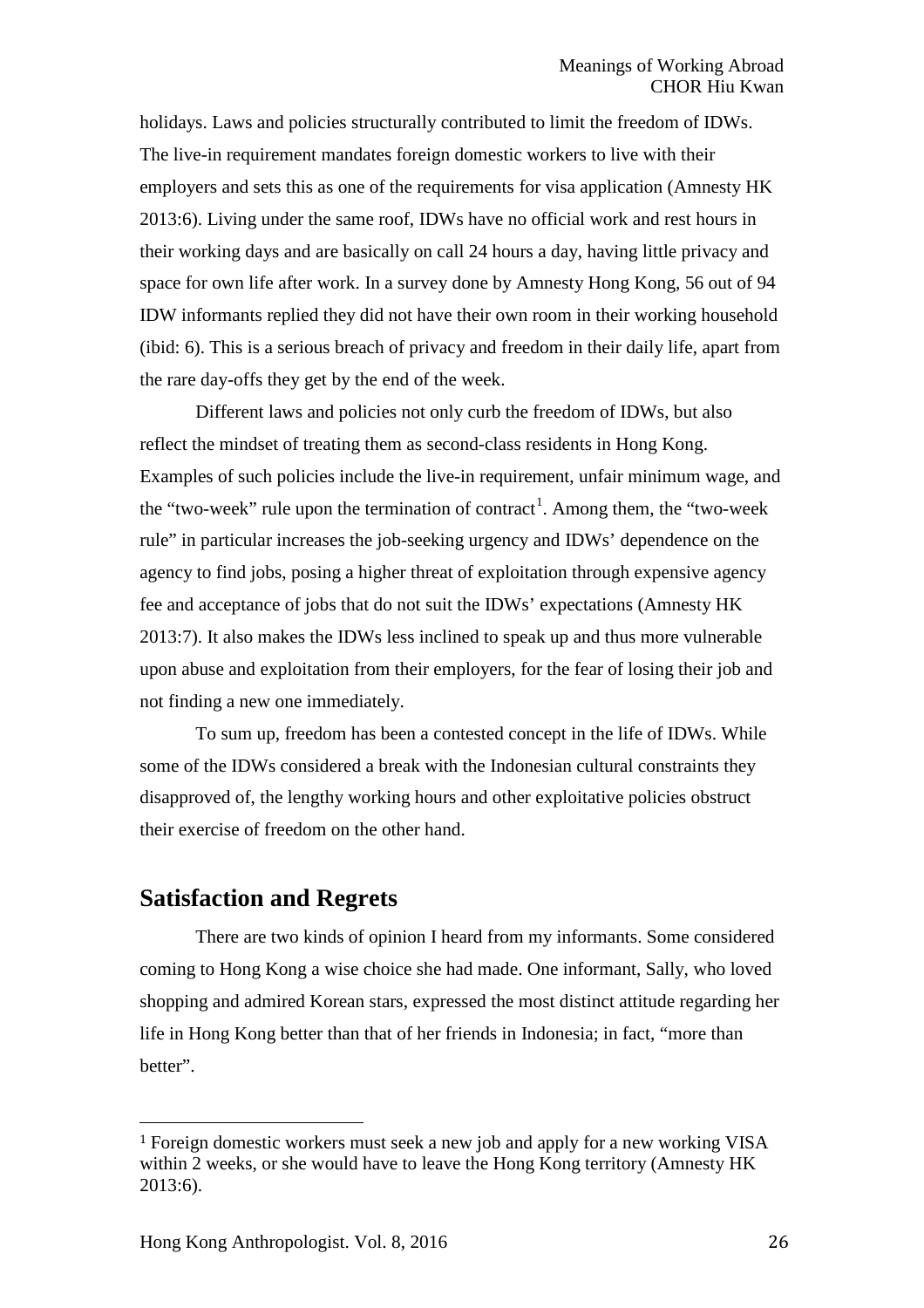With technological advancement facilitating overseas communications, working abroad does not always mean a halt of social ties in Indonesia. For instance, the relationship between Winnie and her ex-husband still progressed despite the distance, so did that of Kate and her husband. Many other IDWs informants actually expressed frequent communications between them and their family members in Indonesia, ranging from everyday to once a few weeks. The high accessibility of communication technologies free-of-charge has made long-distant communications easier.

Still, a number of my IDWs informants expressed regrets over working abroad. Relationship constituted a large part of their regrets. Isabel, who got married three years ago when she was 22, said she managed to maintain good relationship between her and her husband whom she always contacted. But if she could choose again, she would not choose to be a domestic worker overseas, because she wanted to stay with her parents and family. She was going back to Indonesia within one month on our day of interview, and thought she would not come work again.

Rose, who had a mother who also work overseas and was now a mother herself, found a circular repetition on relationships:

*[Eyes going red] "I was never close with my mum. She has been working in Saudi since I was very young. It seems I don't know my mum,like my daughter and I. Since my daughter was 2 years old I began working here, thus I did not seem to know her even when I saw her face to face. My mum and I was the same with my daughter and me. If I were able to choose again, I won't come. People say, in bringing up their children, the early years are most important. People say it is inappropriate for a mother not to take care of her infants by herself but work outside instead. If a child stayed with her/his mother when s/he was little (explained: before turning ten), the child would listen to her mother, and would not turn bad when s/he grows up."*

Rose's story showed repeated history between two generations. Her mother sustained the living of Rose's family at the expense of her relationship with them. Rose followed the same path of working overseas after her marriage, due to the low-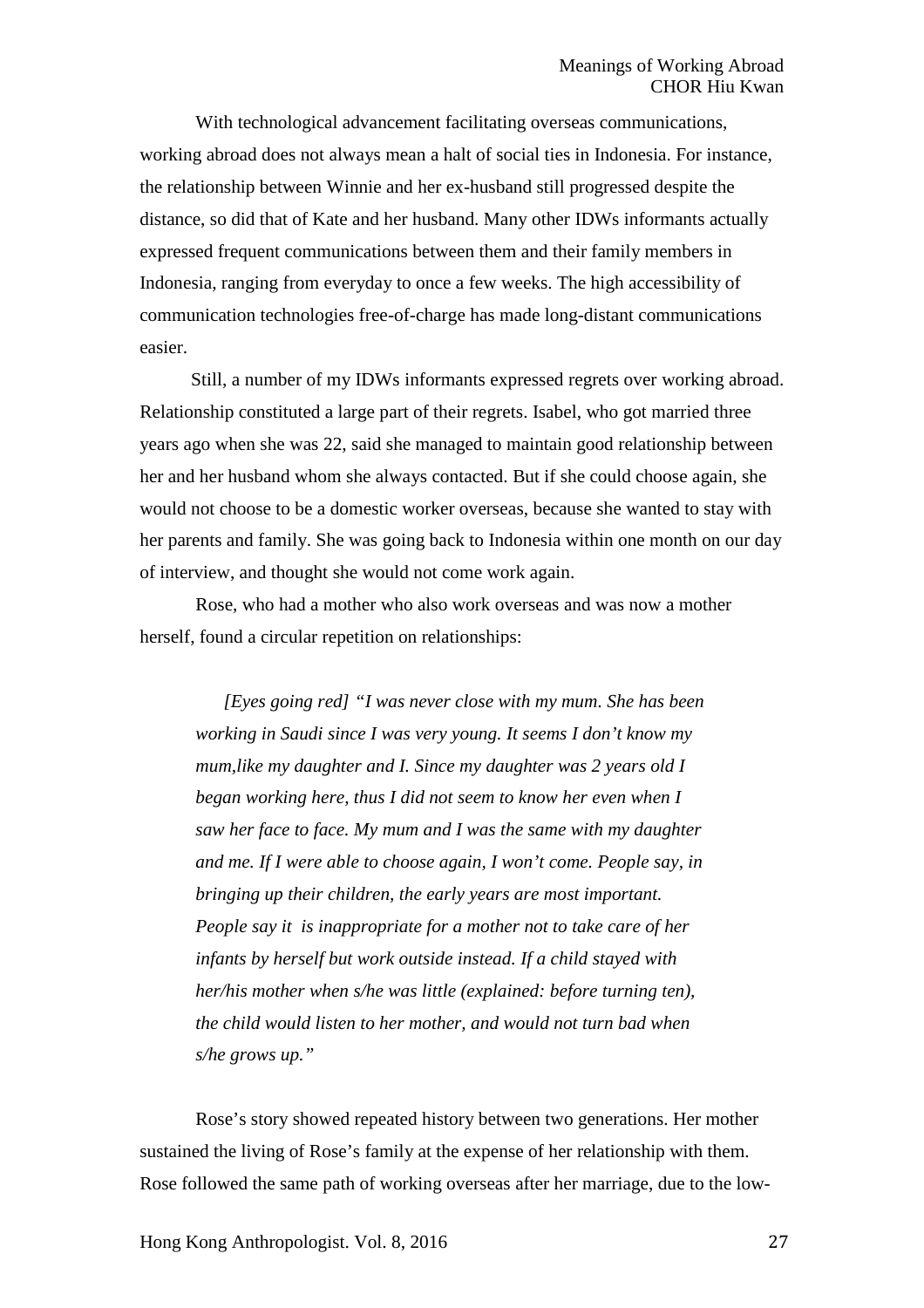waged occupation opportunities resulted from undercurrents in Indonesian economy. The misery of family separation recurred across generations.

I asked Rose to rank the two most important things in life, among options such as career, family, friends, money, religion, dream, happiness, etc. or whatever she could think of. At last she picked family and health as the two things she treasured most. Then I asked, "Is there one specific family member that you think is most important to you?" She picked her father, explaining, "if I lost my dad I can't have another one. But if I don't have my daughter, I can give birth to another."

Rose did not mean to downplay her daughter's importance to her, but to stress her father's irreplaceable significance to her life. Still, from this we may imagine the loose bonding between Rose's daughter and her, and her father's importance likewise. Since her mother left Rose when she was little, her father has been the one responsible for taking care of Rose. This further explained why her father's wish for her to get married is so influential to Rose's decision on marriage.

However, Rose knew her daughter wanted her to go back, and she in fact cared about her daughter very much. She told me every time when her daughter talked on the phone with her, her daughter just held the phone and remained silent, not saying a word. Yet, when her daughter's birthday approached, she asked her daughter, "What do you want me to buy you*?*" Her daughter replied, "I don't want anything. I just want you to come back*."*

Several times she changed her Whatsapp icon into a photo of her daughter, with heart decorations around. The lost time between her and her daughter is a pity unredeemable. She wanted to love her daughter more and watch her grow. Yet, endorsing the extension of contract one after another, it seemed it is more sensible for her to work abroad than staying home, taking care of her own family and not earning a penny. Deeply missing her daughter, still, Rose expected to work for a few years more, not knowing when exactly she would go back.

# **Self-Enterprising Projects**

In this section, I examine how IDWs become neoliberal subjects that are presumed to be self-determined and autonomous in choosing to work abroad, analyzing the benefits and bearing risks. Yet, their life planning is deployed by the state as means of boosting the national economy without their conscious knowing.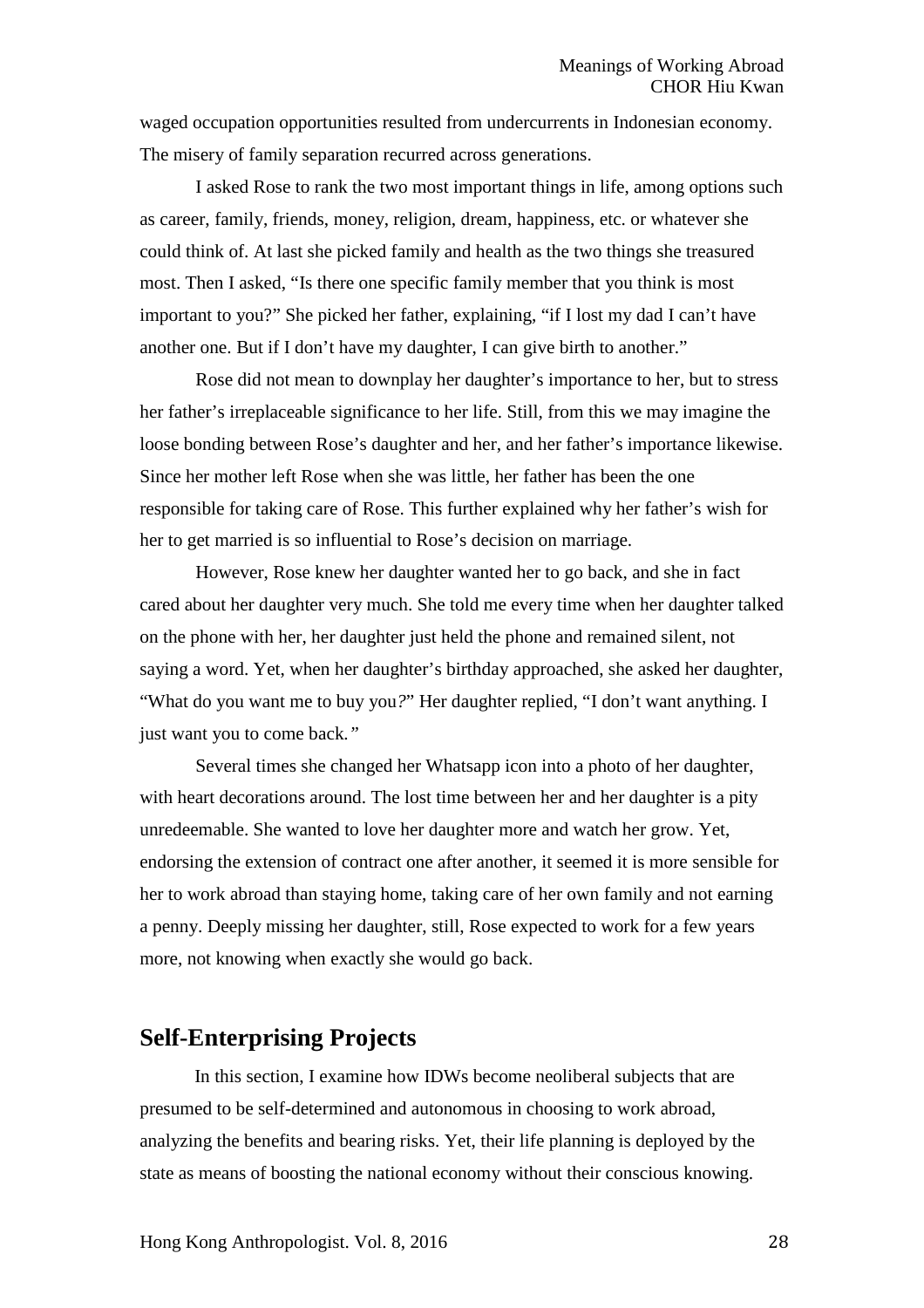IDWs making money, to pave her way for a better future either for herself or for her family, consider working abroad as a rational choice. However, the outcome of and the life during their work abroad are usually different from what they expected.

### **Responsibilization**

In the neoliberal age, governance relies on predisposing individuals to undertake responsibility for their actions, instead of authoritative means. Previous central governments exercised top-down command and make social actors obedient to the rules set by the government. Contrarily, neoliberal responsibilization assumes an individual has "a moral agency which is congruent with the attributed tendencies of economic-rational actors: autonomous, self-determined and self-sustaining subjects" (Shamir 2010:7). These subjects are able to "rationally assess the costs and benefits of a certain act as opposed to other alternative acts", and proving their moral quality from doing so (Lemke 2001: 201). Their expression of free will and selfdetermination make them solely responsible for the consequences of their actions, and the costs of their decisions.

The below analysis would examine how the IDW's decision of working abroad becomes an action of neoliberal responsibilization, creating neoliberal subjects under state influence. As investigated in section 5.1, almost all the IDWs work for their family to different extent, either for their nuclear (if married) or natal family. Single women have a higher tendency to work for their own future. Working abroad is a selfenterprising activity, in which individuals are cultivated with the moral agency to selfdevelop and be responsible for one's own future well-being, within the limits of conduct set by the state.

Kate and Sally are examples of IDWs treating their migrant work as selfenterprising projects. When asked why she come to work abroad at such a young age of 16, she recounted it this way:

*"I was poor in Indonesia. By "poor", I don't mean I had nothing to eat, nothing to drink, nowhere to live or to sleep… but as I grew I realized I needed more stuff. I was still young that there was a long, long future ahead of me. So when there was a chance I could work abroad, why should I not grasp it?!"*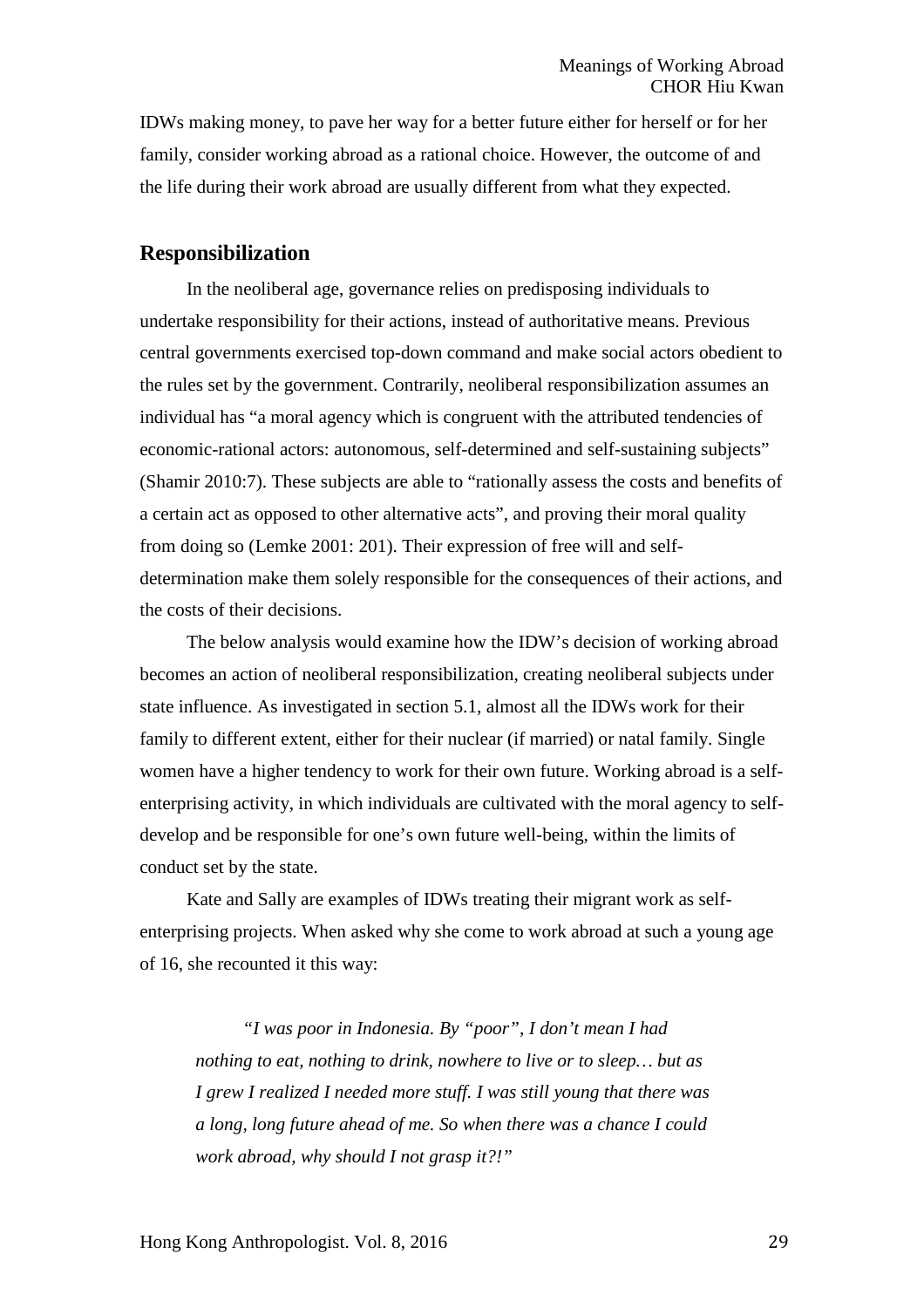Escaping poverty and working for a better future seems to be the drive of Kate's overseas work. Not only herself, but also her family, are stuck in the "poverty" she described. Working abroad is a long and uneasy path she chose for seeking upward mobility.

Another IDW, Sally, considered the greatest reason to work is to work for herself, rather than her family. Her family has asked her to return to Indonesia and get married but she refused. For her, marriage means less freedom and she did not want to get married. Concerning money, Sally remarked that in Indonesia she could only earn less than \$1000 a month, yet in Hong Kong, the salary exceeded \$4000, which was more than four times of that in Indonesia. She was also satisfied with the freedom she enjoyed in Hong Kong because she could dress freely, ignoring the moral dress code in Indonesia.

It is worthy of notice that the "poverty" Kate described does not mean a deprivation of basic material needs. Rather, it is more of a comparisons with the wealthier classes in society and her family. Sally and several other IDWs I interviewed also talked about building new houses with the money they earned from working abroad. Some mentioned that when they see others building new houses that were so beautiful, they aspired in building the same decent houses too. The trend of Indonesian women and men working overseas have apparently aggravated the wealth disparity between the goers and non-goers, making Indonesians consider it as a normal way to attain a more affluent lifestyle. Working overseas is a rational choice and a due chance to be grasped.

Similarly, those who primarily work for their family took family welfare in consideration when assessing whether to come work or not. They often have a rational evaluation on the worthiness of overseas work. An informant, Agnes, insisted her working abroad was a decision of her own, rather than prompted by external forces. She worked abroad to pay her younger brother and sister's tuition fee. Proudly, she told me her siblings have all graduated from university, and her sister was a secondary school teacher now. She admitted that she sometimes envied her sister for having the opportunity to study in university whereas she worked abroad. Nonetheless, she comforted herself that it is her high wage had enabled her siblings to achieve. She was pleased that she was the main financial support to her siblings' high tuition fee,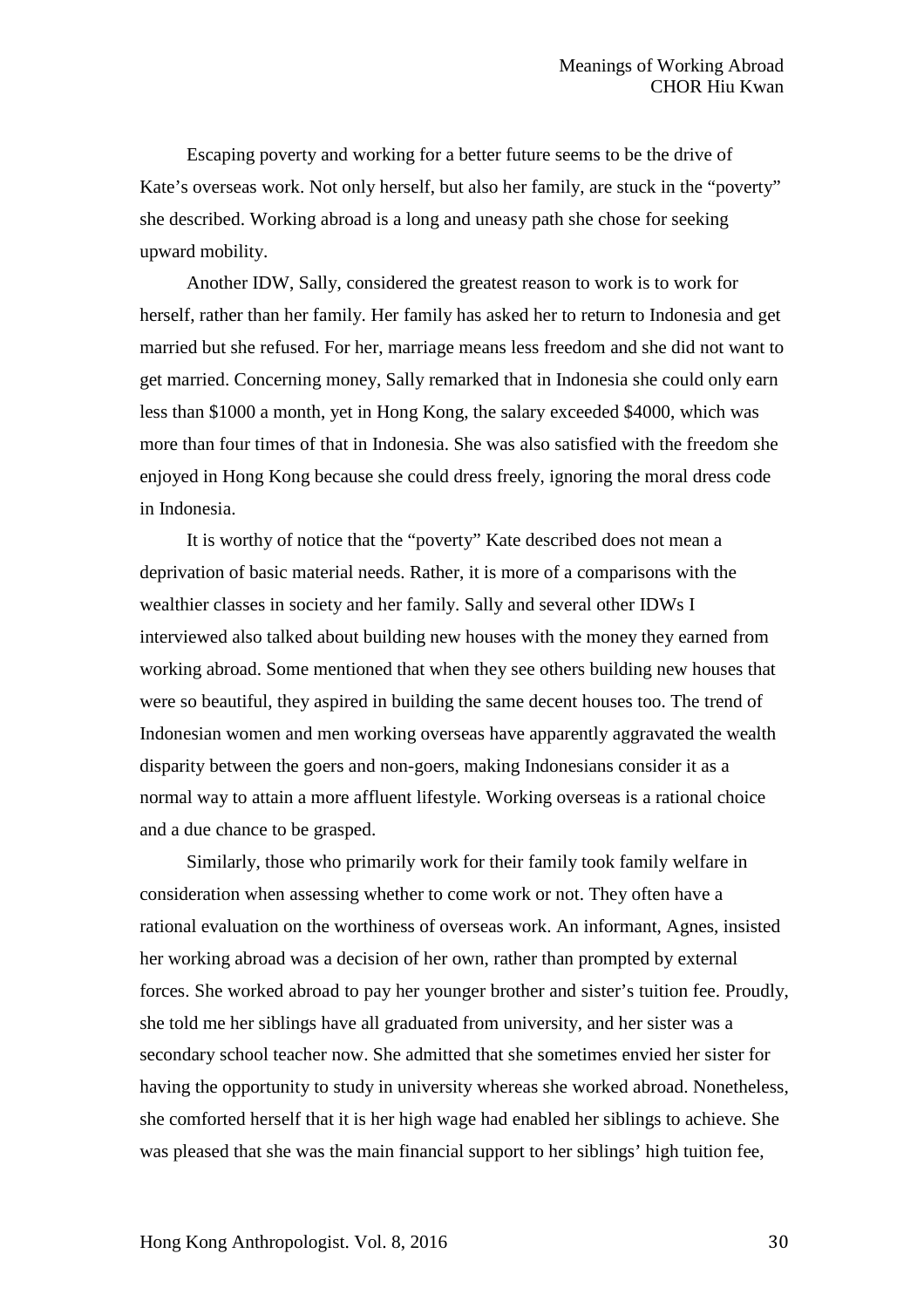and the money she saved up would allow her to make a business when she went back to Indonesia.

# **Risk-bearing Subjects**

I contend that Indonesian women become neoliberal subjects that alone bear the risks of their decision to come and during their stay in Hong Kong. In neoliberal age, self-enterprising individuals sometimes "embrace risk as a marker of their 'freedom' within a cultural ethos that we identify as neoliberal." (Anagnost 2013:12) The struggle Kate had when she was about to embark on the overseas work journey corresponds with the image of a risk-bearing subject:

*" Still, before I came I was scared of leaving my family for a long time. I doubted whether I could overcome the separation. I made the decision alone, and I sought my family's permission afterwards. My parents warned me that the job would be arduous, and there were news reports about foreign domestic workers being ill-treated and abused."*

Despite her worries and parents' warnings, Kate decided to take on the risks after some considerations. The desire for escaping poverty and a better future outweighed the risks and gave her sufficient motivations, among push factors such as the marriage obligation she wanted to evade. Without pressing economic conditions, the chance to work abroad was perceivably a free choice that Kate grasped, for which she accepted the risks that came along. Embracing risks in their work was one of the ways IDWs exercise their subjectivity in the course of self-determined decision making.

# **Neoliberal Subjectivity and the State**

The state plays a crucial role in fostering, backing up while restricting the actions of neoliberal subjects. Foucault's concept, governmentality, depicts power not as a denial of the vitality or ability of individuals, but as "the creation, shaping, and utilization of human beings as subjects" (Rose 1996:151). The promotion of contemporary values we consider vital – such as autonomy, fulfillment, responsibility,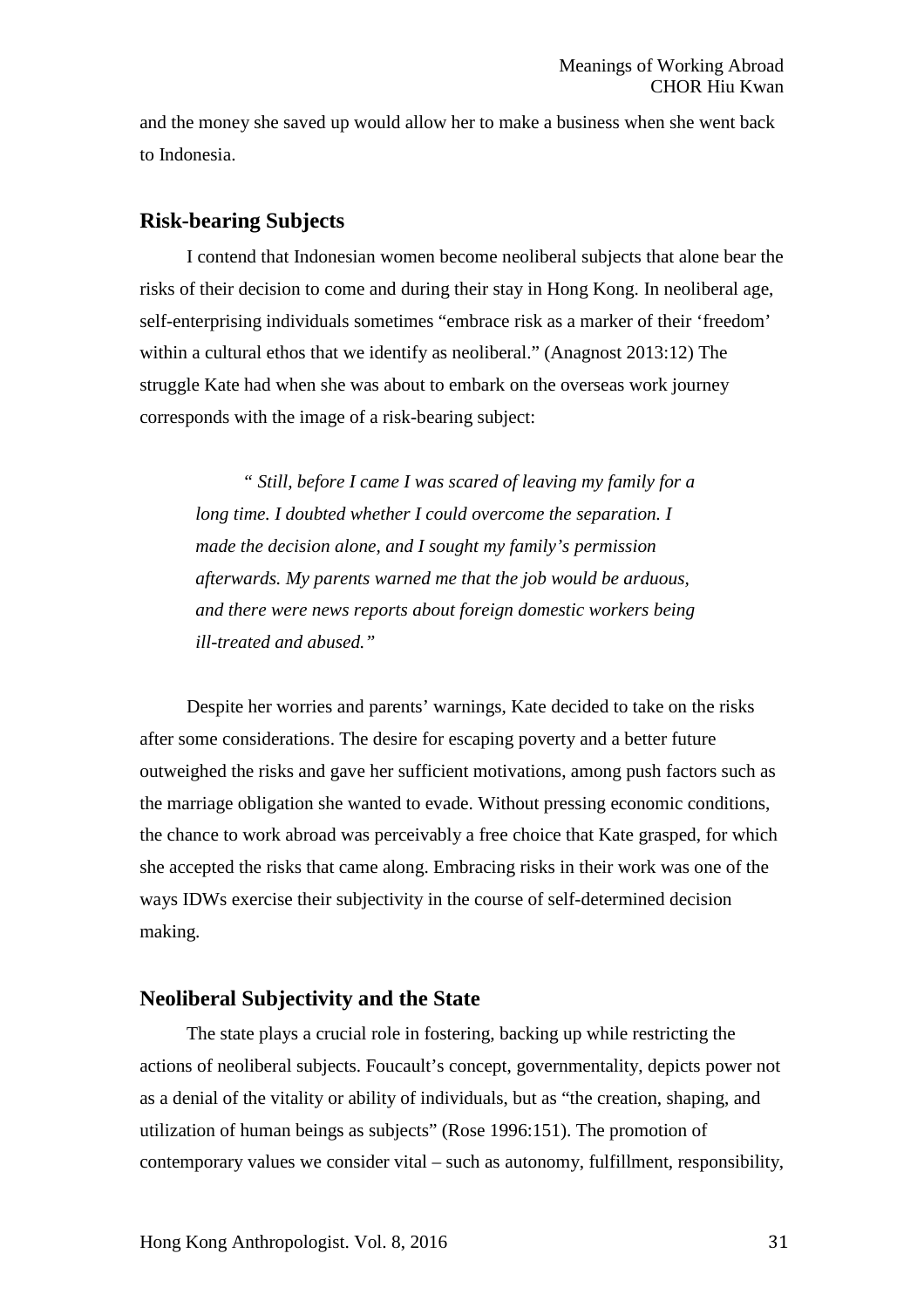choice…. which we pursue and exercise with initiative, are media used by the state and diverse authorities to permeate its invisible control on individual's life and conduct, in order to "avert evils and achieve such desirable states as health, happiness, wealth, and tranquility" (ibid.:152). This political dimension of authority's control through the exercise of individual subjectivity is called governmentality.

Scholars have employed the concept of governmentality both to illustrate the execution of top-down political power through state policies, and also the "mundane, everyday practices involved in producing subjects" acting in accordance with the will of the authority (Rudnyckyj 2004:412).

Although no rules are set to mandate Indonesians to work overseas, state policies of Indonesia have encouraged migrant work. In 1983, Indonesia's Centre for Overseas Employment was established to serve the following goals: "(1) to expand employment opportunities of Indonesian workers; (2) to increase the income of Indonesian workers; (3) [to] increase national income through foreign exchange revenue, and; (4) to foster closer relationships among Indonesia and other countries" (Adi 1995:131, as cited in Silvey 2004:251). Consequently, the Department set up a target of sending 1,250,000 workers overseas between 1994 and 1999 (Silvey 2004:251). Migrant workers have brought immense revenue to the government thorough overseas remittances. In 2009, financial remittances from migrant workers exceeded foreign aid and accounted for one-third of total foreign direct investment (Chan 2014:6955). They have become heroes/heroines of state economy.

The government does not manage the outflow of migrant workers through direct supervision, but private, government-approved agencies, which send brokers into the rural areas to find potential recruits. The Article 10 of Indonesian *Law No. 39/2004 Concerning the Placement and Protection of Indonesian Overseas Workers* required Indonesian to apply through private, government-approved recruitment agencies for working as domestic workers abroad (Hong Kong Helpers Campaign 2014). As analyzed in Rudnyckyj's study, the brokers' recruitment relies much on the patronclient networks, in which "clients willingly consent to exploitation by higher-status patrons with the expectation that the patron will ensure the livelihood of the client in the event of hardship" (Rudnyckyj 2004:414). Thus, without strong intervention of the state but indirect regulations, the local "moral economy" made Indonesian women willing to bear the hardships and risks of family separation and the tough training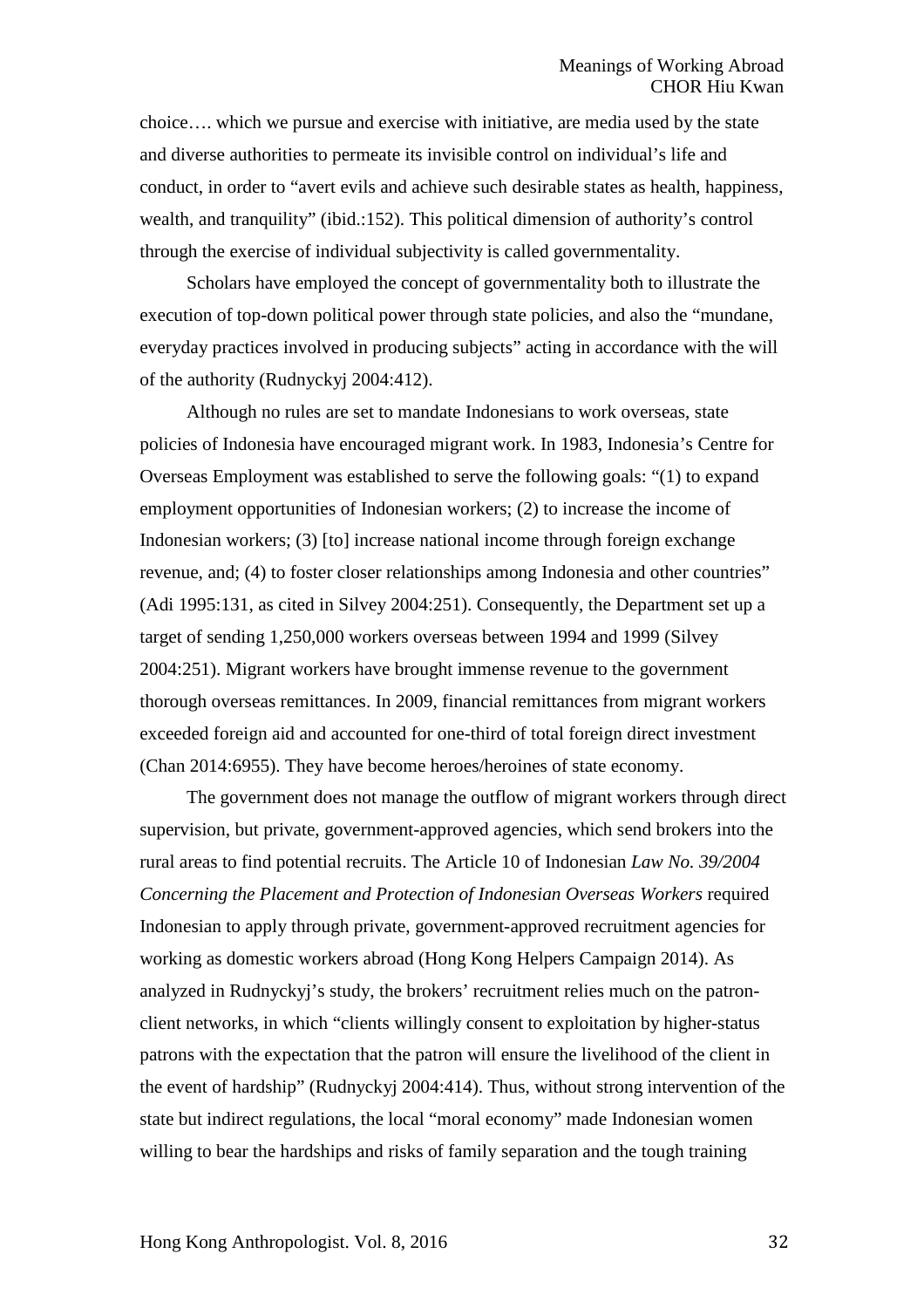provided by the training centres, with the belief that these brokers would lead her to a job that guarantees better economic prospect for herself and her family.

Government's regulation is present again in the training program each applicant has to go through. Every applicant has to attend a short state run training program that lasts a few days to ensure the applicant possesses the basic skills for domestic work overseas. The responsible institution is the Bureau of Labor Training. Subsequently, in the process of attaining passport and visa, human resource companies are said to give bribes to the offices of the Indonesian government for the convenience of committing illicit deeds, such as faking the age of applicants on their ID cards such that underaged girls can also pass the screening. The government was said to have an informal relationship with these state-approved human resource companies and together facilitated the outflow of domestic workers.

While waiting the immigration papers to process, future domestic workers underwent rigid training in the human resource companies. Rudnyckyj maintained that state-approved training centres used technologies of servitude aiming at turning rural women into self-disciplined docile servants. These "rationalities that are intended to endow these women with the capacities necessary to conduct domestic labor" (Rudnyckyj 2004:419) such as tight training schedules, score sheets and harsh standard and instill trainees with the codes of conduct, attitude and behavior as a domestic worker abroad. The state-ordered mandatory participation in these training centres is a means to cultivate self-discipline and docility. The technologies in the recruitment process and the pre-departure training shaped Indonesian women to be governable subjects suitable for domestic labor transnationally.

Last but not the least, the gendered hierarchy in the mass media and government's discourse exerted self-surveying obligations to IDWs overseas. Revealed in Carol Chan's research (Chan 2014), the discourses of the Indonesian state and mass media often evaluate Indonesian migrant women with "gendered moral hierarchies", while presenting them as heroines of state development (ibid:6959). They do this by broadcasting cases of abuse and maltreatment overseas. A gendered moral expectation was laid on the IDWs through distinguishing those "moral" workers worthy of public attention and assistance, from those who are immoral and hence deserve the offense. These hierarchies of Indonesia's gendered morality that links migration "with the fulfillment of religious and familial duties" (ibid:6957),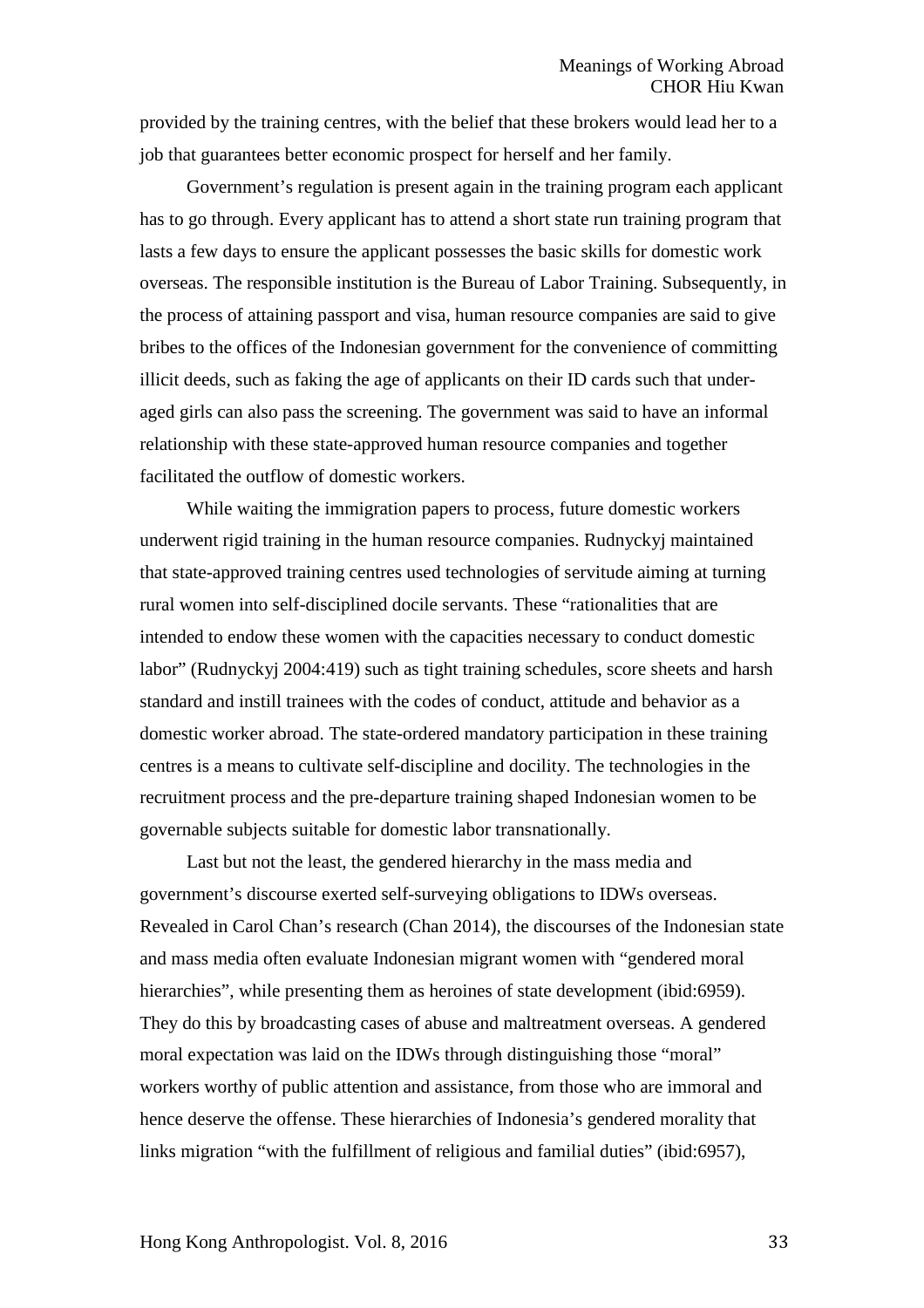compelling the IDWs to self-discipline and act on par with the standard behavior of good mothers, daughters and wives.

These gendered moral expectations, present both in the state discourse and the Indonesian social arena, are useful for the analysis of the meanings of work IDW has in their work abroad. While the motivation of being a good woman to support the living of the family drive them to be migrant workers, another more vital element of being the caretaker of the family is often compromised. The overseas distance make IDWs unable to fulfill the emotional work in the household. As shown in the previous sections, though many IDWs have endeavored to compensate for their long leave using communications technology, shouldering the major sum of family expenses and sending money or gifts back home, some still feel indebted to their family members, be it daughters, sons or parents, to be away from home and not taking care of them, for instance, the cases of Rose and Winnie. The IDWs' subjectivity in choosing to come was followed by invisible regulations from gendered expectations.

The decision to work overseas, based on one's subjective free will, is not solely driven by self-initiated ends, but entrenched in the background of state promotion of migrant work for the hope of reviving national economy, and the transnational global migrant workers market. As a technique of governance, the construction of moral agency is the condition for making a self-enterprise subject (Shamir 2008:7). Individuals on the one hand are motivated by the moral obligation to work for one's future or support the family. On the other hand, state policies create lots of opportunities and incentives for Indonesians to work abroad, making migrant work ordinary choice for many. Overseas work appears to be a moral and responsible decision to earn money and support themselves and others. Migrant work becomes a rational solution for personal and familial problems, yet the government's responsibilities on local economic condition and the effort it needs to make are cloaked and neglected.

State's subtle use and control of individual's subjectivity neglect the risks and sacrifice borne and made by the IDWs. Facilitation from the state and agencies, as well as the social atmosphere of Indonesia, often leads the IDWs to miscalculate the cost they have to pay for their overseas expedition.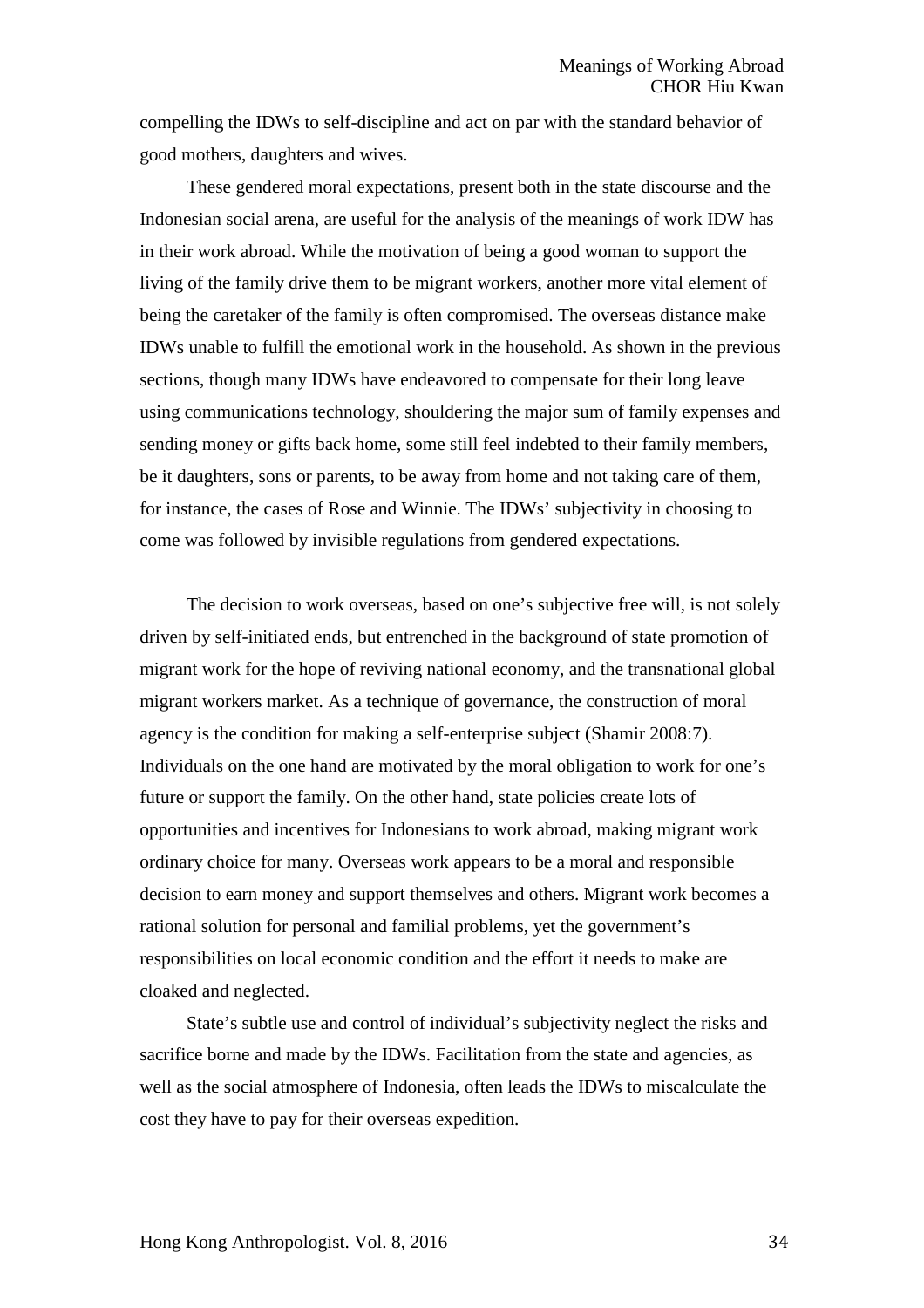# **Conclusion**

*"These logics (globalization, economic restructuring) open new spaces and create new kinds of actors who are often multiply located in competing regimes of value and whose daily practices are caught up in negotiating the ruptures between them."* (Anagnost 2013:9)

This essay has sought to investigate the meanings in life of IDWs in two dimensions: first, the meanings they find in life when they are working abroad; second, what their long working expedition means to their life path as a whole.

Their motivations to work abroad were neither purely a self-initiated one, nor entirely compelled by situation. Economic conditions in Indonesia, gendered obligations in the family, and their responsibility to self-enterprise are major reasons they work abroad. The meaningfulness of the work journey depends on how these goals are fulfilled. The freedom to make choices highlights the feature of a neoliberal society where individuals are solely responsible for one's decision of life planning. Yet, marriage obligations, poor family conditions, and national economic downturn, are structures impeding Indonesian woman's agency in making their decision to work abroad.

The job as a domestic worker was made meaningful through achieving certain goals they expected from their work, like supporting their children to school, saving money for own sake, and building a new house. However, during the course of their overseas journey, things that happened out of their expectations, for instance, divorce, marriage, and weakened ties with family members altered the meaningfulness of their work here. The shifting meanings of marriage to them during their work abroad alter the way women evaluate themselves and how they think of their womanhood. These changes in perception would last even after the women leave their jobs, affecting their relationship with their family. Also, their enhanced economic power after they work overseas brings them higher social status in their community. Nonetheless, part of these impacts may be short-lived, as returned IDWs are re-exposed to the value judgments from their neighbors and gendered expectations from her family. Still, the changes induced carry long-term significance.

The freedom from value judgments in Indonesia society is one thing that brings meaningfulness to the IDWs, yet the work environment and regulations in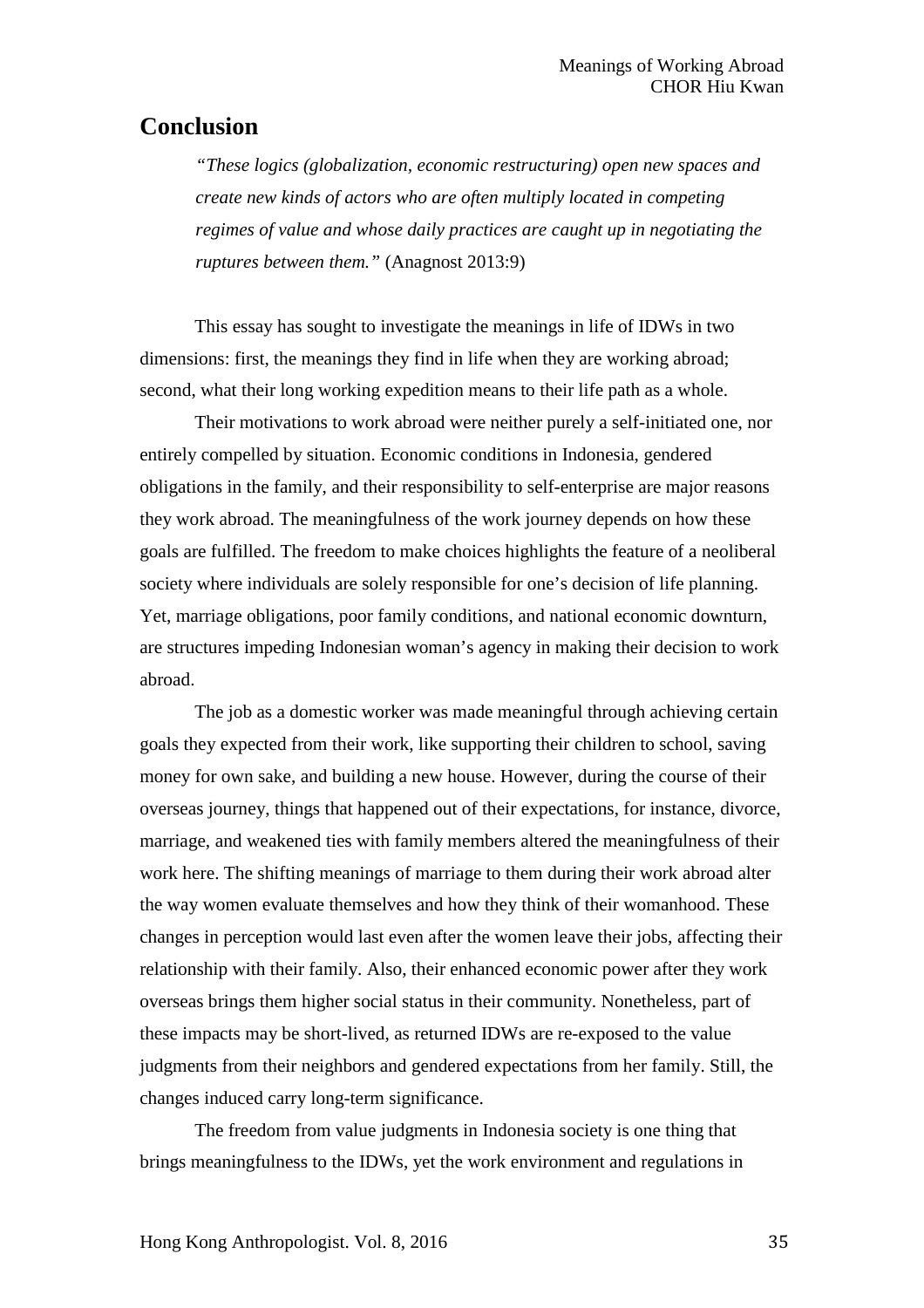Hong Kong restrict the freedom they can exercise, without adequate safeguard of their rights at the same time. It seems rare that IDWs find the most meaningful part of their working abroad journey from the work itself, though many still deem taking care of elderly and children meaningful. Some IDWs saying their cared-for remind them of their loved ones (e.g. own children) marks the high regard of family values for the speakers. The motivations behind their work, no matter for family or themselves, still constitute the most meaningful elements of their journey.

Government control does not only exist in the solid form of policies, but also as the "invisible hand" encouraging IDWs to work abroad. The perceived freedom in the age of neoliberalism requires individuals to be solely responsible for the consequences. The outsiders such as neighbors in community, and even the IDW herself are often unaware of the involuntary part in their choice making. With the promoted gender ideals and moral expectations, overseas workers bear some unnecessarily high costs of working abroad alone, such as the self-blame for being unable to take care of children, and the working woman's responsibility for marriage failure. The counterfeit autonomy embedded in state manipulation for macro economic development and the global network of transnational labor attributed disproportionate high costs for an Indonesian woman to work as domestic workers abroad, while the knot of the economic problem and the state's responsibility and incompetence in tackling it are understated.

Fairly speaking, IDWs have both satisfactions and difficulties during their stay in Hong Kong. The money they earned that make them capable in supporting their children/siblings to school, building a new house, buying new electronic devices, and saving money for business or own sake, are concrete, tangible rewards they get from working abroad. At the same time, the difficulties such as prolonged separation with their loved ones and the loneliness that follows are just as hard for many IDWs. The above sections emphasize how Indonesian womanhood concept influences their emotions such as sense of guilt, and meaningfulness they find in their work.

As Anagnost pointed out, "the utopian visions of this era, often invested with ideas of freedom and the promise of self-fulfillment, are also laden with the costs of greater vulnerability and uncertainty" (ibid 2013:4-5). This paper seeks to focus on the life of Indonesian working female community in Hong Kong, through examination of the meanings and meaningfulness IDWs derive from their work expedition, as an illustration on neoliberal subjects negotiating with opportunities and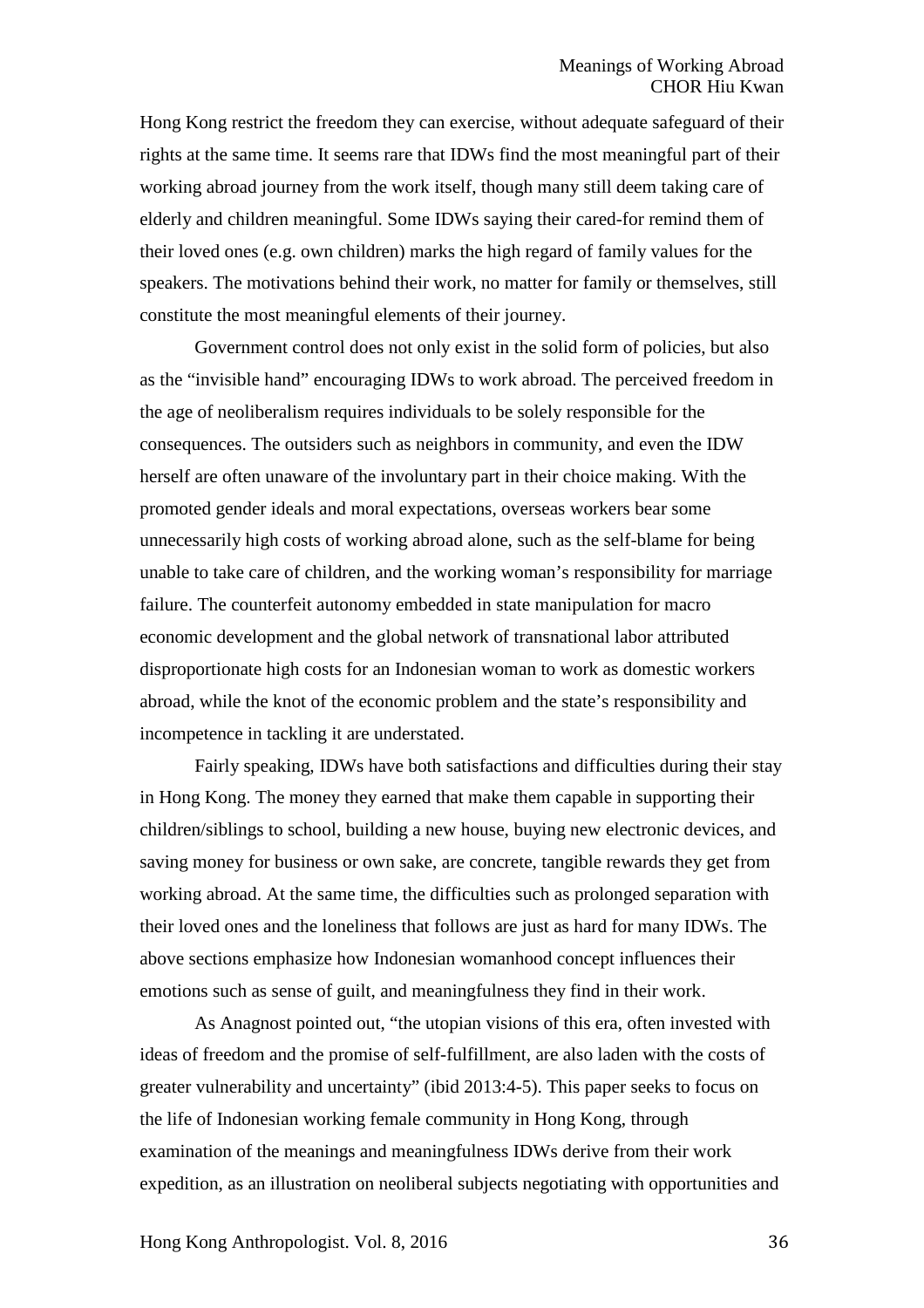potential risks on their way to a more promising future. As a large community, variation in background and personal value orientations induce IDWs' different views on their meanings of work. Yet, it needs to be aware that state influence and environmental variables often makes individuals in society face with needless loss and uncertainties, cloaking the root of the socio-economic problem.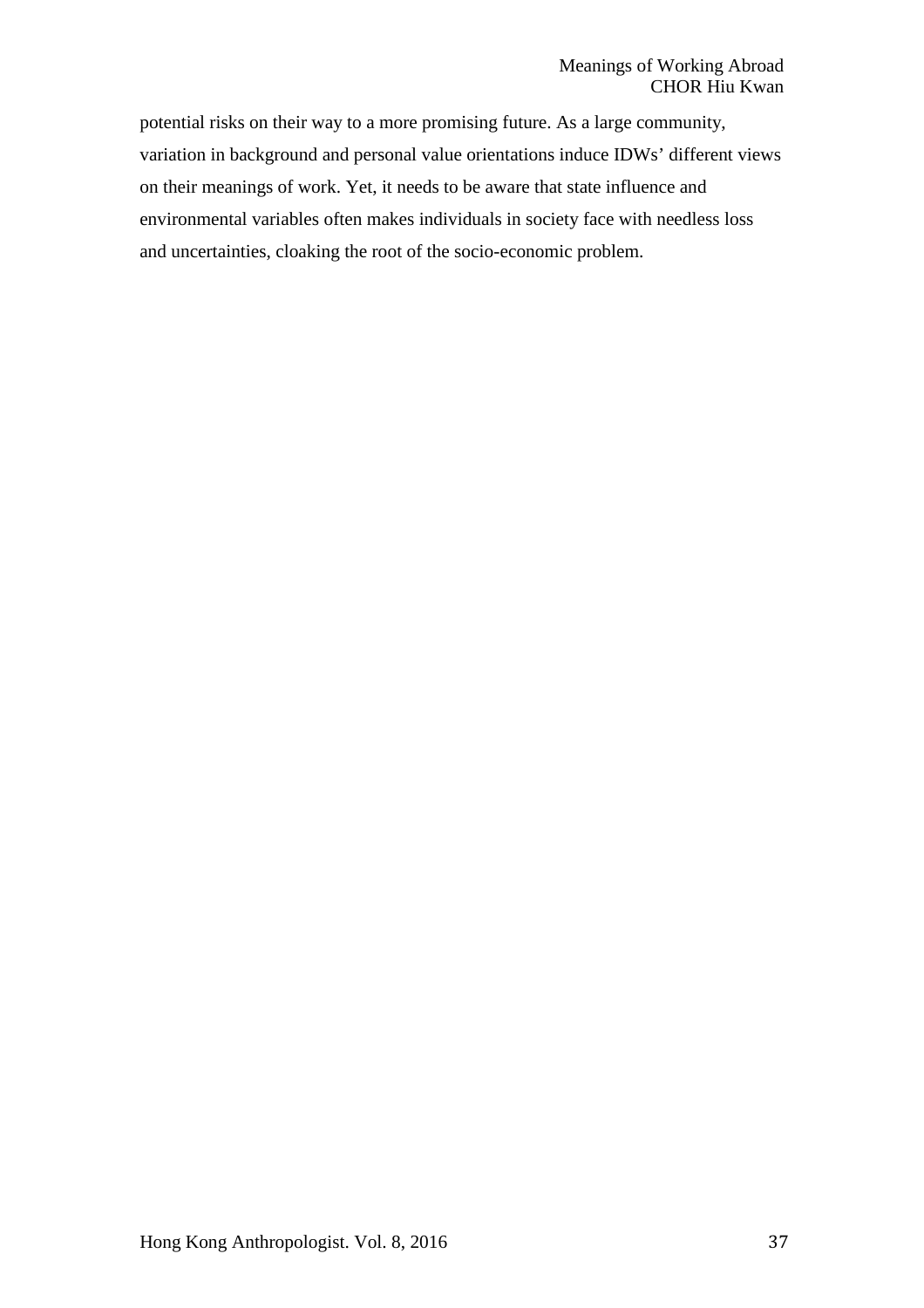# **Bibliography**

Abelmann, nancy, So jin park, and Hyunhee Kim. 2013. "On Their Own: Becoming Cosmopolitan Subjects beyond College in South Korea", in *Global Futures in East Asia Youth, Nation, and the New Economy in Uncertain Times*. CA: Stanford University Press.

Adi, R. (1995). Migrasi internasional tenaga kerja Indonesia: harapan dan kenyataan (International migration of Indonesian migrant workers: expectation and reality). Jakarta: Pusat Penelitian Unika Atma Jaya.

Amnesty HK 國際特赦組織 (香港分會), 2013,《政府失職 漠視中介剝削 印尼 外傭 頓成販賣人口》,香港:國際特赦組織。

Anderson, Bridget. 2000. "Doing the Dirty Work? The Global Politics of Domestic Labour". London and New York: Zed Books Ltd.

Anagnost, Ann. 2013. "Introduction: Life-Making in Neoliberal Times", in *Global Futures in East Asia Youth, Nation, and the New Economy in Uncertain Times*. CA: Stanford University Press.

Chan, Carol. 2014. "Gendered Morality and Development Narratives: The Case of Female Labor Migration from Indonesia." *Sustainability* 6(10):6949-972.

Constable, Nicole. 2014. *Born Out of Place: Migrant Mothers and the Politics of International Labor*. Berkeley: University of California Press.

Cuff, Sharrock, and Francis. 1979. "Part I, Karl Marx," in *Perspectives in Sociology*, 5th Edition. Access via Ebrary.

Eviota, Elizabeth Uy. 1992. *The Political Economy of Gender: Women and the Sexual Division of Labour in the Philippines*. London and New Jersey: Zed Books Ltd.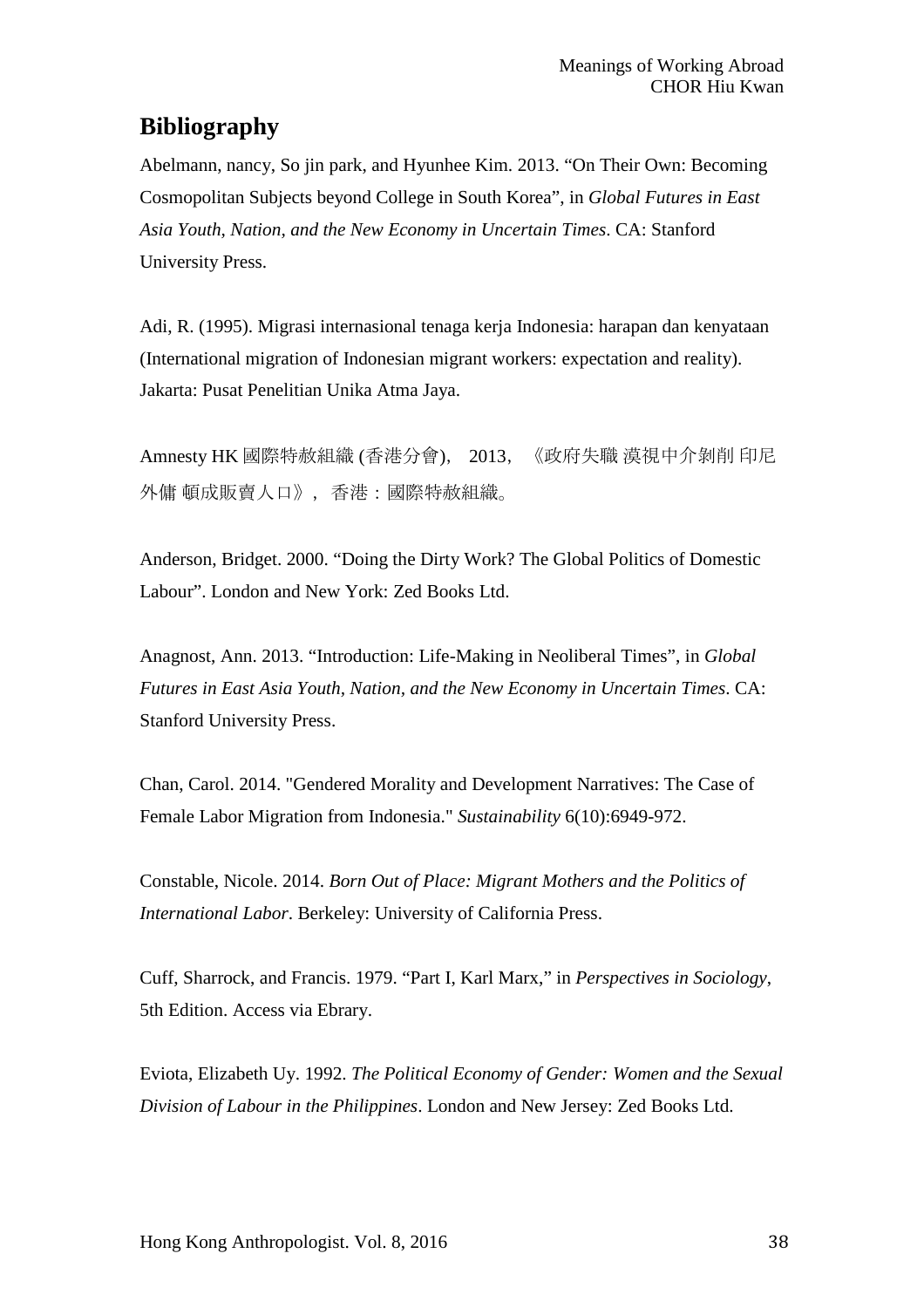Fetterman, DM. 1998. *Ethnography Step by Step* (2nd Edition). Thousand Oaks, CA: Sage Publications.

Griffin, Penny. 2010. "Gender, Governance and the Global Political Economy." *Australian Journal of International Affairs* 64(1):86-104.

Hong Kong Helpers Campaign. 2014. "BLOG – Indonesian Migrant Workers in Hong Kong Exploited and Forgotten." At [http://hkhelperscampaign.com/en/exploited](http://hkhelperscampaign.com/en/exploited-and-forgotten/)[and-forgotten/](http://hkhelperscampaign.com/en/exploited-and-forgotten/) accessed 13/5/2016.

Hugo, Graeme. 2002. "Effects of International Migration on the Family in Indonesia" *Asian and Pacific Migration Journal* 11(1):13-46.

Immigration Department. 2011. "Annual Report 2009-10" At [http://www.immd.gov.hk/eng/press/press-publications.html#option\\_5](http://www.immd.gov.hk/eng/press/press-publications.html#option_5) accessed 13/5/2016.

Ibid. 2012. "Annual Report 2011" At [http://www.immd.gov.hk/eng/press/press](http://www.immd.gov.hk/eng/press/press-publications.html#option_4)[publications.html#option\\_4](http://www.immd.gov.hk/eng/press/press-publications.html#option_4) accessed 13/5/2016. Ibid. 2013. "Annual Report 2012" At [http://www.immd.gov.hk/eng/press/press](http://www.immd.gov.hk/eng/press/press-publications.html#option_3)[publications.html#option\\_3](http://www.immd.gov.hk/eng/press/press-publications.html#option_3) accessed 13/5/2016.

Ibid. 2014. "Annual Report 2013" At [http://www.immd.gov.hk/eng/press/press](http://www.immd.gov.hk/eng/press/press-publications.html#option_2)[publications.html#option\\_2](http://www.immd.gov.hk/eng/press/press-publications.html#option_2) accessed 13/5/2016.

Ibid. 2015. "Annual Report 2014" At [http://www.immd.gov.hk/eng/press/press](http://www.immd.gov.hk/eng/press/press-publications.html#option_1)[publications.html#option\\_1](http://www.immd.gov.hk/eng/press/press-publications.html#option_1) accessed 13/5/2016.

International Organization for Migration (IOM). 2010. "Labor Migration from Indonesia." At

[https://www.iom.int/jahia/webdav/shared/shared/mainsite/published\\_docs/Final-LM-](https://www.iom.int/jahia/webdav/shared/shared/mainsite/published_docs/Final-LM-Report-English.pdf)[Report-English.pdf](https://www.iom.int/jahia/webdav/shared/shared/mainsite/published_docs/Final-LM-Report-English.pdf) accesssed 14/5/2016.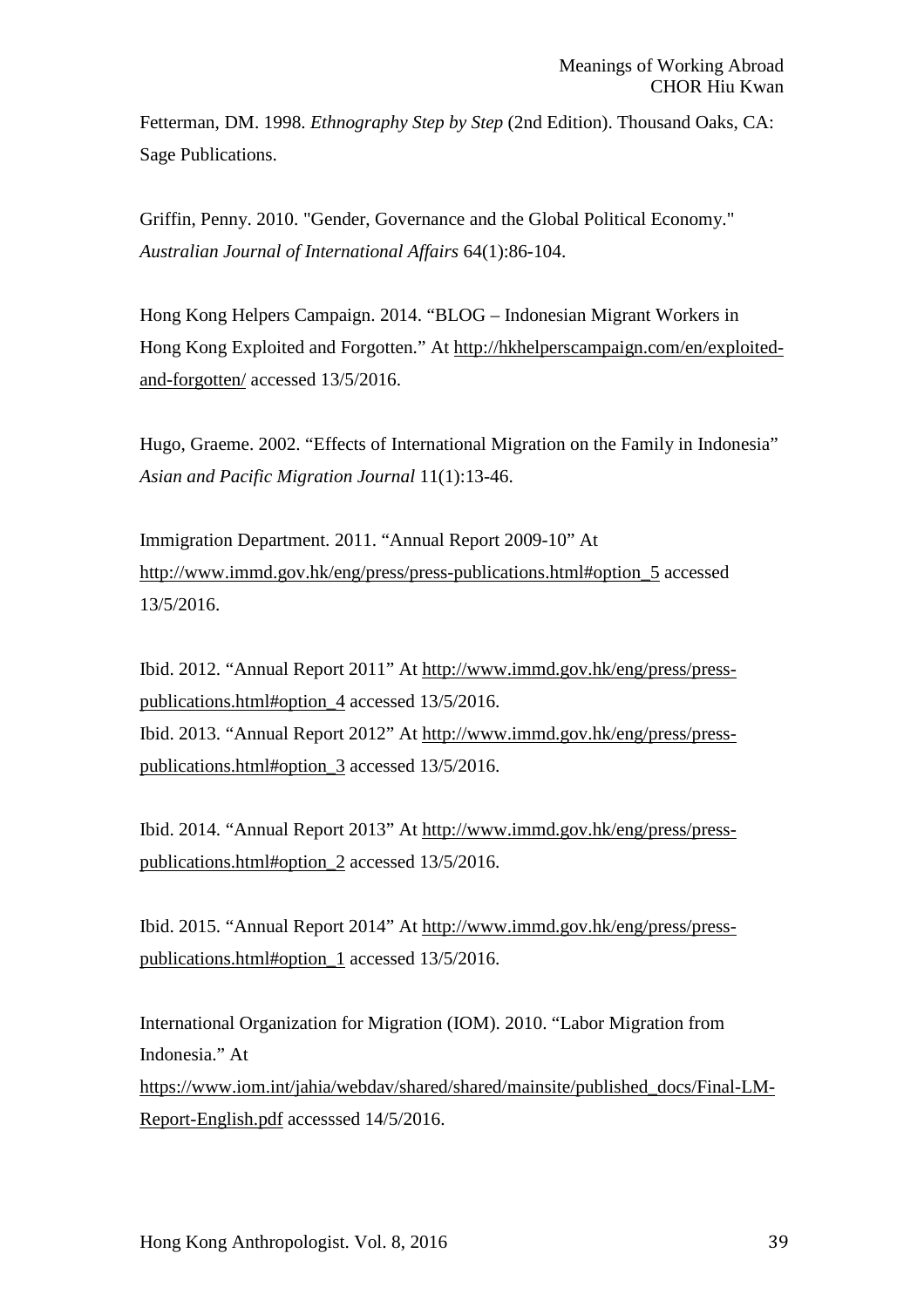Lan, Pei-Chia(藍佩嘉). 2008. 跨國灰姑娘:家務移工與台灣新富雇主 (*Global Cinderellas: Migrant Domestics and Newly Rich Employers in Taiwan*),台北:行 人文化實驗室(Taipei: Flâneur Culture Lab).

Marx, Karl. 1977(1867). "The Fetishism of Commodities and the Secret Thereof," In J. Dolgin, D. Kemnitzer, and D. Schneider, eds., Symbolic Anthropology, Columbia University Press, pp. 245-253.

Muslim Networks and the New Silk Road.

O'Reilly, Andrea, ed. 2010. Encyclopedia of Motherhood [electronic resource]. CA: Sage Publications.

O'Shaughnessy Kate Elizabeth. 2006. Divorce, Gender, and State and Social Power: An Investigation of the Impact of the 1974 Indonesian Marriage Law. PhD paper, History Discipline, School of Humanities, The University of Western Australia.

Parreñas, Rhacel Salazar. 2001. Servants of Globalisation: Women, Migration and Domestic Work. California: Stanford University Press.

Pateman, Carole. 1988. The Sexual Contract. Cambridge: Polity Press.

Rose, Nicolas. 1996. "Governing Enterprising Individuals." In *Inventing Our Selves: Psychology, Power, and Personhood*. New York : Cambridge University Press.

Rudnyckyj, Daromir. 2004. Technologies of Servitude: Governmentality and Indonesian Transnational Labor Migration. *Anthropological Quarterly*, 77(3): 407- 434.

SCMP. 2015. "Foreign domestic Workers in Hong Kong." At <http://www.scmp.com/topics/foreign-domestic-workers-hong-kong> accessed 17/12/2015